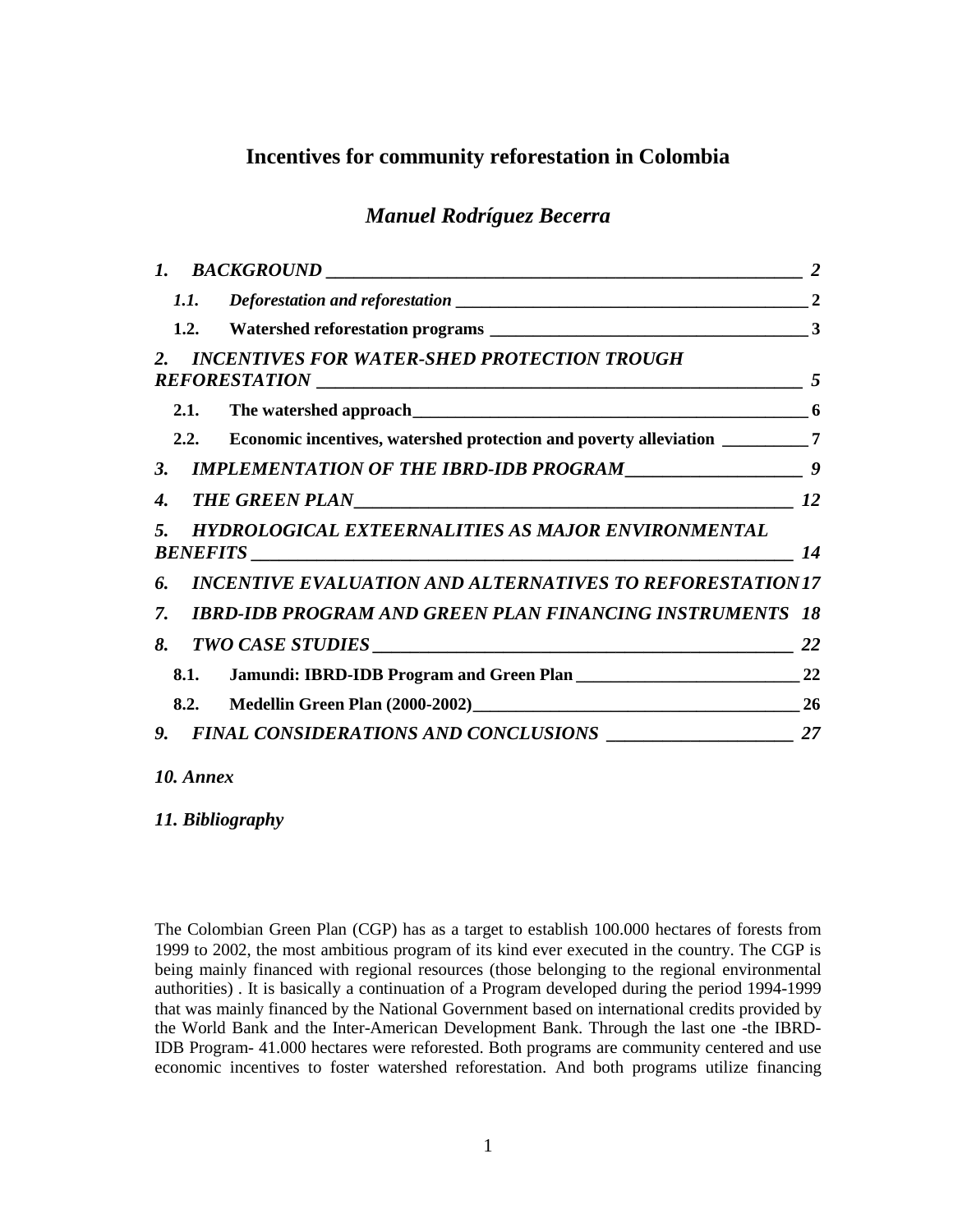sources generated by economic instruments that exist in Colombia in order to finance the regional environmental authorities' investments.

The IBRD-IDB Program and the CGP have as main objectives to improve the supply of environmental goods and services, to offset the effects of degradation processes, and to improve the quality of life of the communities. In particular, they have been guided by the priority of protecting watersheds that are associated to the provision of water to the municipalities, using reforestation as main strategy.

This paper will make an approach to the evaluation of the IBRD-IDB program and the new Green Plan, in particular: (a) their environmental, social and economic benefits; (b) the use of economic incentives as main mechanism to foster reforestation; (c) the use of economic instruments as main mechanism to generate domestic sources devoted to the programs. In doing so, it will examine the assumptions on the environmental externalities of reforestation on which the two programs are grounded. And it will also examine the long-term stability of these programs, mainly in relation to its financing, market and management dimensions.

### **1. BACKGROUND**

Approximately half the country is covered by woodland, some 50,000,000 hectares.

The higher levels of human intervention in the Andean and Caribbean regions have resulted in only a very low proportion of the natural forests that once existed there being preserved: the figures are 30% and 10%, respectively. This is in marked contrast to the forests of Amazon and the Pacific, where approximately 65% and 75%, respectively, have been preserved. The situation is particularly complex in the case of Andean forests, since recent research has shown that this is the part of the country which is the richest of all in terms of biodiversity, a clear indication of the extent of the threat to species and ecosystems (Instituto Von Humboldt, 1998).

### **1.1. Deforestation and reforestation**

A major controversy is currently raging about deforestation statistics in Colombia over the last twenty years, and also about the extent of woodland cover and the make-up of this. During the sixties and seventies, the deforestation rate rose to 600,000 hectares a year (INDERENA, 1974). A rate of some 820,000 hectares per year was given in 1980, while the figure for 1989 was 650,000 hectares a year (Myers, 1989). FAO has placed the current deforestation figure at 262,000 hectares per year (FAO, 1997). The National Institute for Environmental Studies (IDEAM) has stated that there is no negative variation in the vegetation cover, but rather, quite the contrary, that there is a positive variation because much secondary forest has been recovered, notably in Amazonia. The institute quantified changes in vegetation cover between 1986 and 1996 on the basis of an interpretation and comparison of satellite pictures. From these maps, "it has been calculated that during the decade analyzed, the country lost approximately 145,000 hectares of forest and recovered about 3,445,000 hectares in secondary woodland cover. It therefore recorded a net gain in woodland cover of 3,300,000 hectares in ten years, some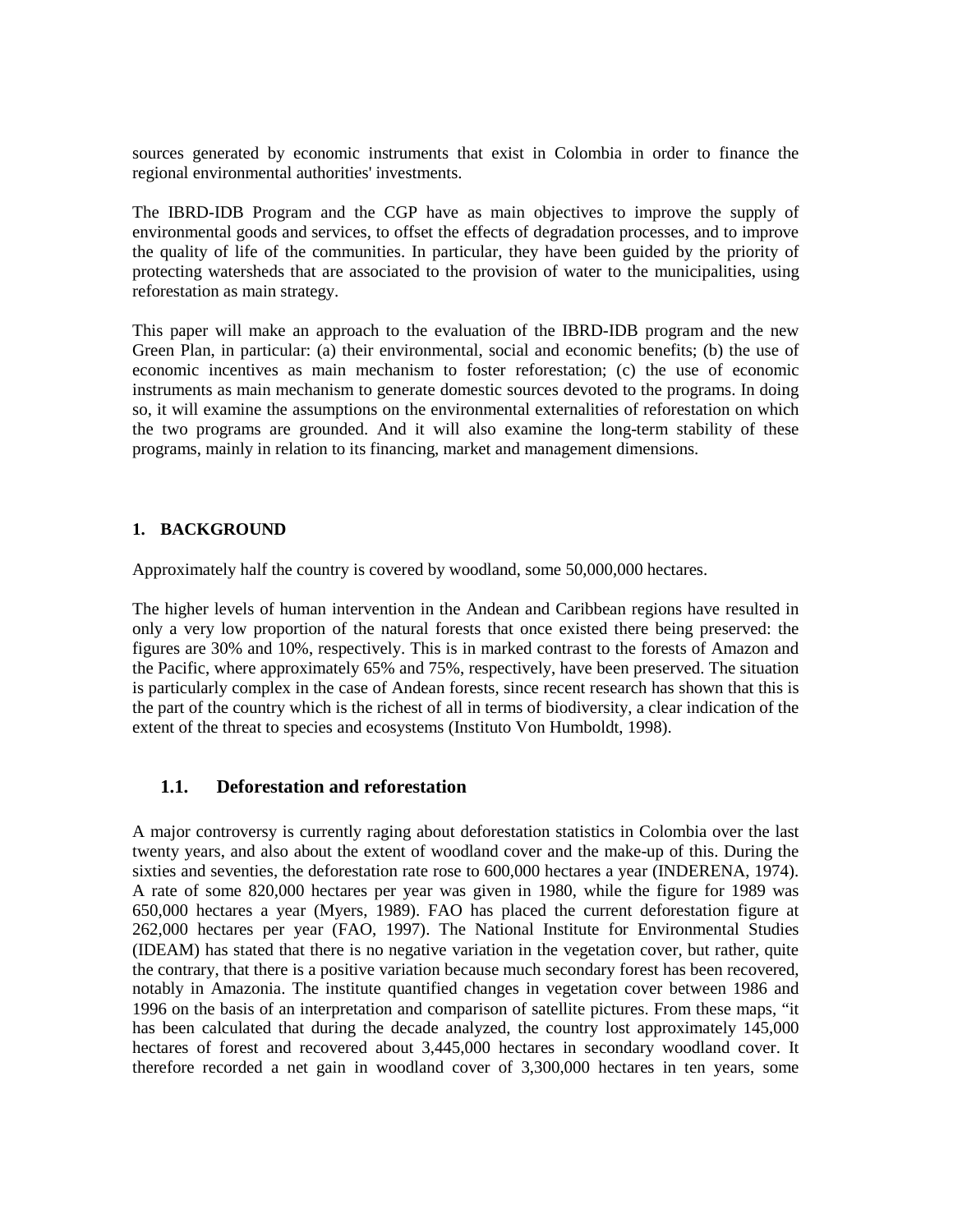330,000 hectares per year" (Sánchez, J., p. 295, 1998).  $1$  It also states that large-scale deforestation seems not to be taking place as it did in the sixties, seventies and eighties. Deforestation appears to be going on within the agricultural frontier.

Forests planted for commercial purposes amount to only 300,000 hectares. Timber exploitation is carried out to a large extent in natural forests throughout the country. Some 90,000 hectares were exploited during 1995 and 1996. This forestry activity is not sufficient to meet domestic demand, and the country is accordingly a net importer of timber (Sánchez, J., 1998).

Colombia has had a weak tradition in carrying out reforestation activities. Several factors have contributed to this absence of a "reforestation culture" in the country. The most important of these is the fact that the timber sector has found it more profitable to obtain permits and concessions for exploiting natural forests than to develop forest plantations. Another factor that has had a bearing is the high rate of illegal exploitation of natural forests. Due to lack of enforcement of forestry regulations these illicit activities are much more attractive and lucrative than developing plantations. Nor has commercial reforestation been adequately promoted and encouraged in the country, and the organizations that are responsible for forest administration have failed to allocate sufficient funds to protective reforestation or to develop a sustainable forest management of the natural ecosystems. This situation is very similar to the case of the other Latin-American tropical countries.

### **1.2. Watershed reforestation programs**

The Colombian government has gradually been promoting a number of actions that seek to reverse the trends towards deforestation and create a reforestation culture in the country. During the last twenty five years the environmental authorities and other governmental agencies have developed different programs oriented to establish community based forests plantations in order to protect watersheds, located mainly in the Andean region that has been widely deforested. More recently, 1994, the Colombian Government created a program oriented to promote the establishment of commercial plantations based upon an incentive designed following the Chilean experience.

The major reforestation initiatives oriented to protect the watersheds have been: the Integrated Watershed Protection Program (PRIDECU)<sup>2</sup> the Rural Integrated Development Fund (DRI), the Magdalena Upland Watershed Program (PROCAM), and the Rubber Initiative of the Colombian Institute of Agrarian Reform and the IBRD-IDB Natural Resources Program. The last one achieved a reforestation of 40.140 hectares, during its five years of life, a figure never carried out by any other program even during longer periods of time.

 $1$  The authors make it clear that their comparisons relate to "large areas, based on satellite pictures, analysed on the large scale of 1:500,000", and that these figures should be viewed cautiously, not only because of the degree of resolution at which the work was done but also because of the lack of any intensive verification work in the field. They also stress that the maps, idem pages295-299.

 $<sup>2</sup>$  Siglas for Colombian or Latinaamerican institutions are in Spanish. Siglas for international</sup> institutions are in English.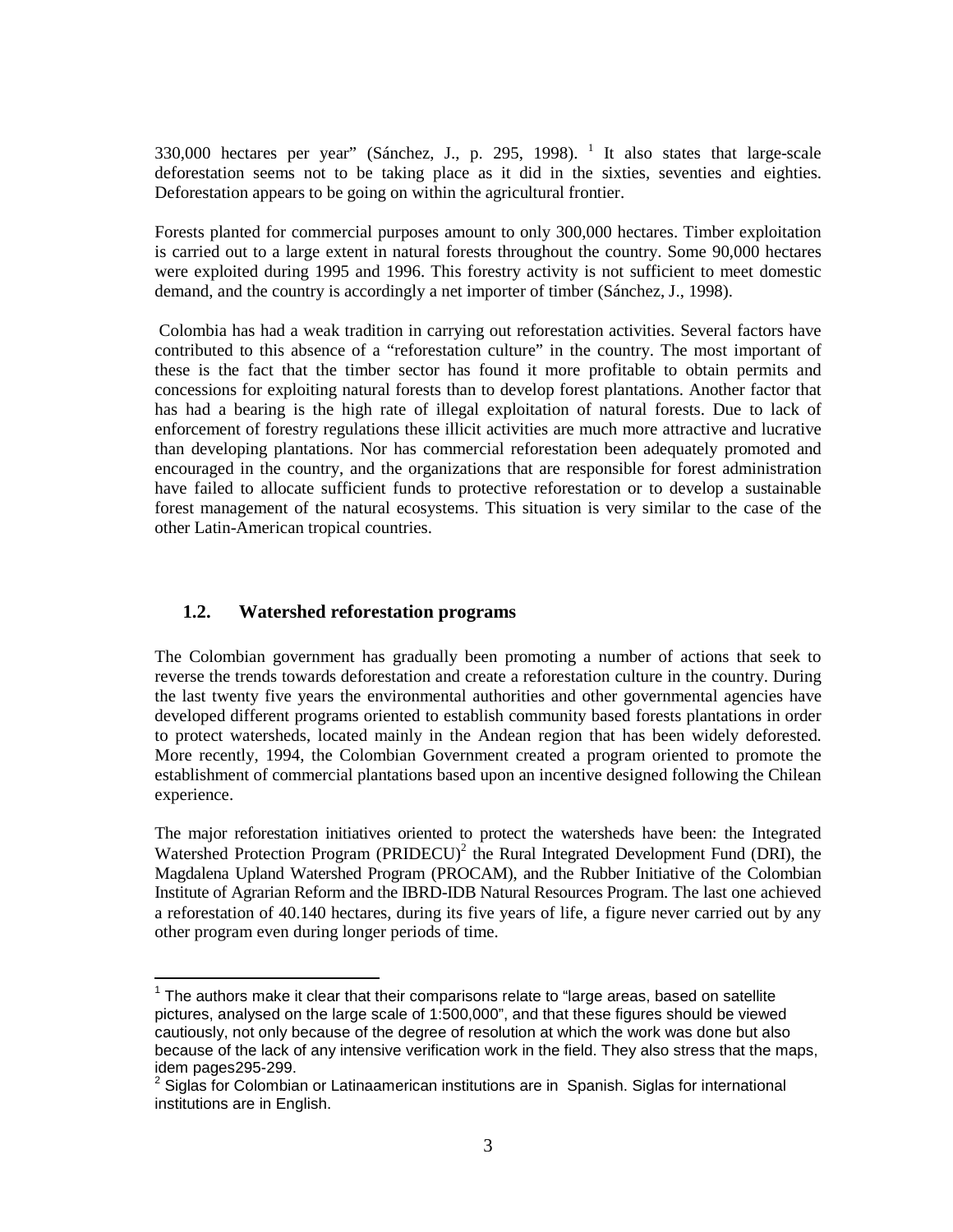As it could be seen in table 1, 15.000 thousand hectares were reforested out of the economic resources generated by provisions of Law 56 of 1981. According to them, Electric Companies had to devote 2% of the energy gross selling value to reforestation and other activities in those watershed areas where the hydroelectric dams are located. It was a provision based on the need of reducing sedimentation in order to protect hydroelectric dams, and assuring a regular water provision to these facilities. Other 2% had to be devoted to programs of rural electrification.

Law 56 was reformed in 1993 by means of Law 99 of 1993 that created the Ministry of the Environment. According to it Electricity Companies which generate hydroelectric power and have an installed capacity of more than 10, 000 kilowatts must transfer 3% of gross electricity sales to Regional Autonomous Corporations (CARs) and 3% to the towns where the watersheds related to the hydroelectric projects and the reservoir are situated. CARs, the regional environmental authorities, should devote these resources to protecting watersheds, while town funds should be used for improving the environment and for basic health. In the case of thermoelectric plants, the sum transferred is 4%, which is distributed as follows: 2,5% for the CARs and 1,5% for the towns where the generating plant is situated (Rodríguez y Uribe, 1996). It should be pointed out that Colombia relies mainly on hydroelectric power that represents 80% of the total electricity generated.

According to the Colombian Association of Electric Energy Generators, the electric system transferred COL\$95.585 millions to CARs from 1997 to 1999.

| <b>PROGRAM</b>          | <b>PERIOD</b><br><b>YEARS</b> |    | <b>REFORESTED</b> |  |
|-------------------------|-------------------------------|----|-------------------|--|
|                         |                               |    | $AREA$ (Has)      |  |
| <b>PRIDECU</b>          | 1976-1994                     | 10 | 8.000             |  |
| <b>PROCAM</b>           | 1979-1988                     | 10 | 591               |  |
| DRI                     | 1976-1997                     | 22 | 8.513             |  |
| LAW 56/81               | 1981-1993                     | 13 | 15.000            |  |
| <b>PACOFOR</b>          | 1996-1997                     | 12 | 664               |  |
| <b>FEDERACAFE-KFW</b>   | 1993-1998                     | 6  | 4.982             |  |
| F.R                     | 1994-1997                     | 4  | 1.742             |  |
| <i><b>ECOCARBÓN</b></i> | 1993-1997                     |    | 2.414             |  |
| <b>IRDB-IDB</b>         | 1995-1999*                    | 5  | 40.140            |  |

#### **Table 1: REFORESTED AREAS IN DIFFERENT GOVERNMENTAL PROGRAMS: 1976-1999**

\* December 1999

### *Source:*

The Integrated Watershed Protection Program (PRIDECU) was a major precedent for the community based reforestation programs and for the inception of economic incentives for reforestation. The now-defunct National Institute for Natural Resources and the Environment (INDERENA, replaced by the Ministry of the Environment) carried it out between 1976 and 1992. Even though the coverage achieved by that program was small, some of its working modalities with communities would be guidance to other programs including the IBRD-IDB one. PRIDECU offered to small and medium farmers the opportunity to go into a business jointly with INDERENA. They provided the land and INDERENA provided technical assistance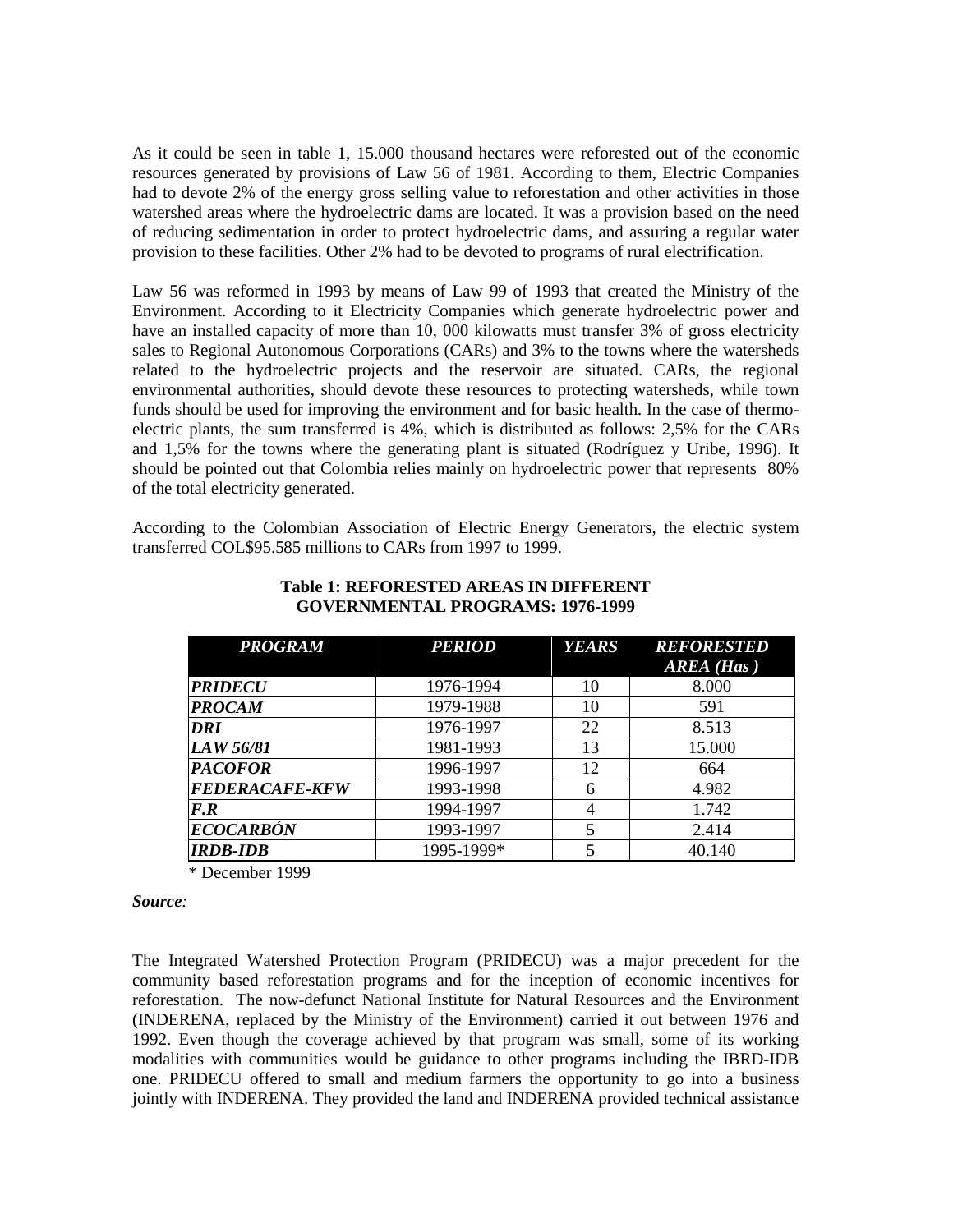and paid to the community for each planted tree and for each tree that survived during the first years of the plantation. Once the plantation was exploited the earnings were distributed 50% to INDERENA and 50% to the community. An evaluation carried out in 1987 -when finished the Canadian international cooperation program that fostered it- contained very mixed conclusion on PRIDECU successes and failures but advised its continuation. Plantation activities were realize up to 1994 when Inderena was closed. 126 communities participated in the program (Carrizosa, 1996).

In 1998 a PRIDECU project from the Santander Department and the governmental officer that promoted it were awarded with the National Environmental Prize as recognition of its environmental and communal achievements. It is today a 2000 hectares pinus patula commercial plantation located in a soil that had previously been impoverished by an erosion process. Actually this plantation is in the exploitation stage. But this one has faced some problems due to the fact that the community had not had an adequate preparation for the commercialization process. The difficulties are also explained by the dead of the promoter that was a charismatic governmental officer that maintained a strong leadership on the management of the project.<sup>3</sup>

PRIDECU was never considered as a priority instrument for environmental or employment purposes because since its inception faced ideological obstacles on the left and the right. "Due to PRIDECU communal orientation some functionaries considered it a leftist and politically dangerous a fact that prevented to many high officers to support it. Paradoxically the more orthodox left did not either accept the project considering it was paternalistic and reformist. Only a bunch of public officers moved by idealistic or bureaucratic motives devoted to PRIDECU special efforts." (Carrizosa, p. 131)

### **2. INCENTIVES FOR WATER-SHED PROTECTION TROUGH REFORESTATION**

The Ministry of the Environment synthesized the objectives pursued by the IRBF-IDB program in its final report on the program (MMA, 2001):

"i) To improve life quality of rural communities through the management and more suitable use of soils, vegetal cover and other natural resources, under strict sustainable criteria and giving priority to those areas affected by erosion problems and water supply deficits; (ii) to strengthen regional and local institutional capacity of those agencies belonging to the National Environmental System in relation to environmental management and participatory planning of micro-watersheds; (iii) to foster local communities participation and commitment in these processes, in particular in the case of micro-watersheds that supply water to urban and rural aqueducts."

Two facts should be stressed:

-An economic incentive to the communities acted as main propeller for implementing the program.

 $3$  Personal communication with the Director of the Santander Autonomous Regional Corporation that is today responsible of following up this program.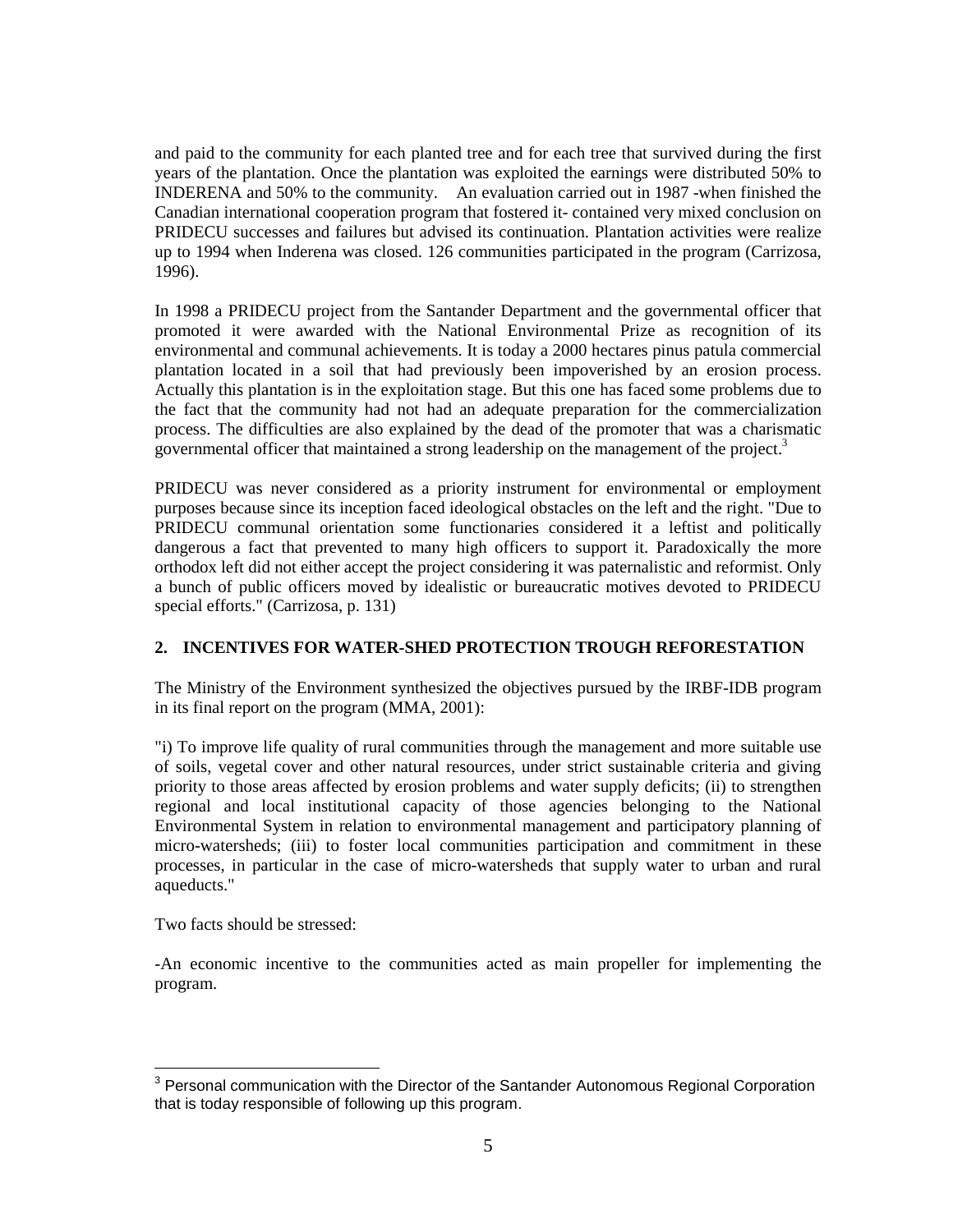-Reforestation was privileged as main watershed management practice. It focused mainly in protective and protective-productive reforestation that taken together represents 70.5% of the intervened total area.

## **2.1. The watershed approach**

The BID-BIRF Program and the Green Plan are developed within the framework of the watershed management approach. A watershed is a topographically delineated area delimited by a stream system (i.e., the total land area above some point of a stream river that drains past that point) The watershed is used as a physical-biological unit and a socio-economic-political unit for the planning and management of natural resources. A river basin is similarly defined but is larger (the Amazon Basin, The Magdalena River Basin.) And the micro-watershed that is the unit used by the IBRD-IDB program is a watershed sub-system.

Watershed management is the process of guiding and organizing the uses of land and other resources on a watershed to provide desired goods and services for the satisfaction of human needs, trying to conserve or enhance water and soil resources and biodiversity. The concept recognizes the complex interlinkages among land use, biodiversity, soil and water and the linkages between the uplands and downstream areas. Watershed management practices are changes in land use, vegetative cover, and other actions that are taken in order to rehabilitate degraded lands; to protect soil and water systems for land being managed to produce food, fiber, forage, and other products of the land; and enhancement of water quantity and quality or of other environmental goods and services such as biodiversity and carbon sequestration (Brooks, Gregersen, et al; 1992).

A watershed management approach has traditionally incorporated soil and water, conservation and land use planning into a broader framework, focusing on the following concepts: (i) People are positively and negatively affected by the interaction of water with other resources, and, in turn, people influence the nature and severity of such interactions by the ways in which they use the resources. (ii) The effects of these interactions follow watershed boundaries, not politicaladministrative boundaries; thus what is done in the highlands of one political-administrative unit -country, community, farm- can affect another political unit occupying a downstream position in the watershed. (iii) Because such interactions across political boundaries, what may be a sound use of resources from the point of view of a political unit may not be a sound use of resources form a broader, societal point of view, because of undesirable downstream effects, or what economics denominate externalities; this approach bring such externalities into the analysis by considering watershed boundaries.

In the last years, biodiversity, carbon sequestration and recreational values have been incorporated along with water and soil in the watershed management approach.

As it has been pointed out "The integrated concepts of watershed management provide a framework for sustainable development, whereas watershed management practices provide the tools for making the framework operational" (Brooks, Gregersen, et al; 1992; page 458).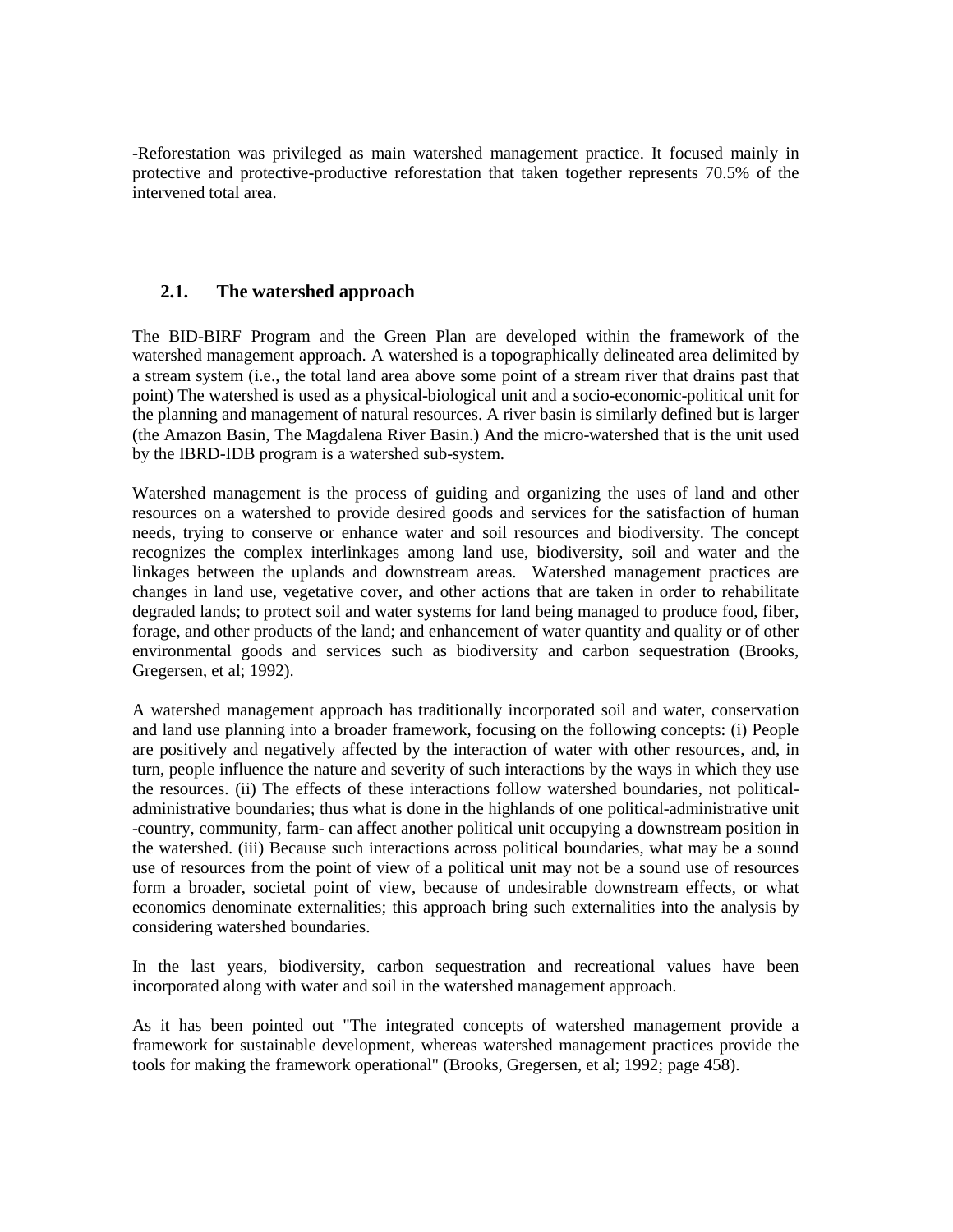### **2.2. Economic incentives, watershed protection and poverty alleviation**

The economic incentive for planting protective and protective-productive forests in the IBRD-IDB program was mainly targeted to small farmers, as a mean of poverty alleviation. Similarly, besides its environmental objectives the Green Plan pursues to contribute to reduce rural poverty, a target that seems more urgent now that when was launched the IBRD-IDB Program as long as the country has recently reached one of the highest unemployment rates of its history.

Most of the countries of Latin America are implementing economic instruments as a complement or substitute to the traditional command and control instruments that have dominated environmental management, a tendency as well observed in other regions of the world. Many countries are using renewable natural resources charges, contamination charges, tradable emission permits, taxes, etc. A great effort has been done to adapt these instrument to the regional realities, a fact contrary to the common affirmation that have been imported from the industrialized countries without any scrutiny. The introduction of these instruments is associated to the new conceptions on environmental management and the economic policies that have aroused within the free trade context. It assumes that it is necessary to evolve from a coactive (or police) centered environmental management to a situation in which the environment is protected by means of the market forces. The economic instruments had been used without too much success in the region since the seventies and a new generation of instruments has been implemented since the beginning of the nineties. During the first years of this new wave, it was assumed that implementing economic instruments was a less demanding task that implementing command and control instruments in relation to financing and personnel resources requirements. However, experience has shown that economic instruments demand strong institutions for its formulation and implementation (CEPAL, 1998; World Bank, 1996; Rodríguez et al., 1996).

Economic incentives for reforestation have been the focus of a long controversy mainly in relation to those oriented to commercial plantations. During the last two decades, the predominant academic view -on line with the no-liberal economic policies- has considered that incentives are not the most efficient way of promoting commercial plantations. According to it there are other vehicles for launching high levels of investment in this area, mainly of macroeconomic, political and institutional nature. It should be created an investment climate without the support of subsidies that favors a thriving private entrepreneurial sector. Similar views have been put forward in the case of exploiting natural forests (Haltia and Keipi, 1997; UNDP, 1996).

However, an increasing number of policy makers and academics are today arguing in favor of targeted forest incentives. This tendency seems a consequence of the generalized failure in achieving sustainable forest management and the increasing forest degradation, particularly in the tropical countries, during the last decade. Destruction of natural forest continues and environmental unfriendly logging seems the predominant practice of forestry in natural as well as in natural forests (GEO, 2000).

For many developing countries the need of incentives is justified on the fact that as general rule of thumb, Western investment in forestry has shown a strong preference for plantations and timberland investment, mainly focused in a few low risk countries. A search on this area demonstrated that private sector has little appetite for investment in countries that are not in the lowest 15 or 20 on investment risk scales; its preferences are focused in plantations in a small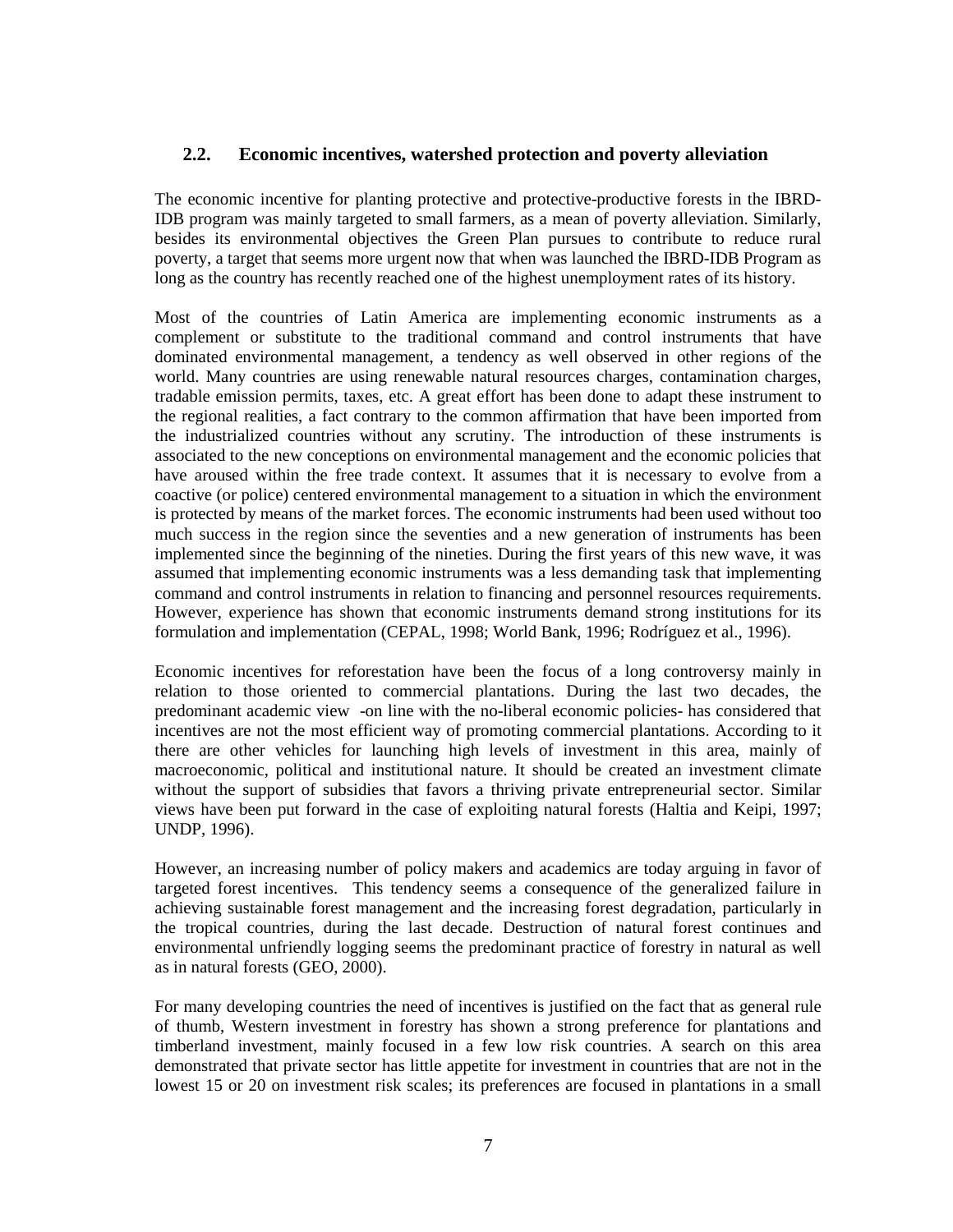number of countries, particularly in Australia, New Zealand, and, possibly in Chile (Moura-Costa, 2001).

Different South American countries are implementing programs to foster commercial forest plantations based upon economic incentives. They seem to have been motivated by the very well known Chilean experience. It is estimated that during the twenty years the Chilean forestry promotion law was in force, the State invested US\$140 million in incentives for afforestation and management something that catalyzed private investment amounting to more that US\$4.000 million in afforestation, management and industry (Raga, 2001). Some of the governments that have created incentives -e.g.: Argentina, Uruguay, Colombia- seems to have concluded that the very impressive Chilean achievement of planting near one million hectares was a direct consequence of economic incentives. However, this policy motivation is not on line with different studies on the Chilean case that have concluded that incentive was a minor factor contributing to forest industry growth once a critical mass of plantations was on place (Beattie, 1995) or that had only a secondary role in fostering plantations (Wunder, 1994). Contastino (1995) showed convincingly that forest development in Chile was the result of a cluster of factors, including political and macroeconomic stability, guaranteed private property, trade liberalization, good natural conditions, stable "rules of the game", government credibility, etc. In other words, incentives by themselves might not be successful, a situation that has happened in some Latin -American countries in the past (CEPAL, 1997)

More important, the arguments in favor of targeted incentives arises out from the factor that, in general, market seems to favor forest destruction and degradation. Gergessen and Contreras (2001) have stressed that for the big and medium private entrepreneurs, as well for the small rural farmer, the best business is to exploit forests in a non -sustainable way. Sustainable forest management is a term that belongs more to the rhetorical realm that to the actual forestry practice. With this affirmation we are not dismissing the valuable achievements reached throughout very much advertised instruments, as it is the case of forest certification, but we are recognizing its very limited scope and impact.

The use of incentives for forestry seems increasingly compelling as a compensation for positive externalities or, in other words, payment for environmental services that are not recognized by the market, in particular: biodiversity conservation, hydrological regulation, carbon sequestration, landscape aesthetic values, recreation, etc (Richards, 1999; WCFSD, 1997). But economic theory stresses that incentives will only be effective if the externalities are relevant enough to guarantee a change in the land use pattern driven by the entrepreneurial sector or the traditional forest inhabitants.

Often these incentives have the potential to bring social benefits in rural areas with high poverty rates and environmental degradation, a major factor that should be taken into consideration; but the potential cost effectiveness of forestation programs in alleviating rural poverty should be examined in comparison to other alternatives (Vaughan, 1995).

Considering forests within the watershed framework, it is affirmed that given the existence of externalities, ecologically sound management becomes good economics for all concerned only if the costs and benefits are appropriately distributed among the political units, communities and individuals that carry out watershed management practices and those that benefit of them. (Brooks, Gregersen, et al; 199; Chandrasekharan, 1996). And it is prescribed that to achieve a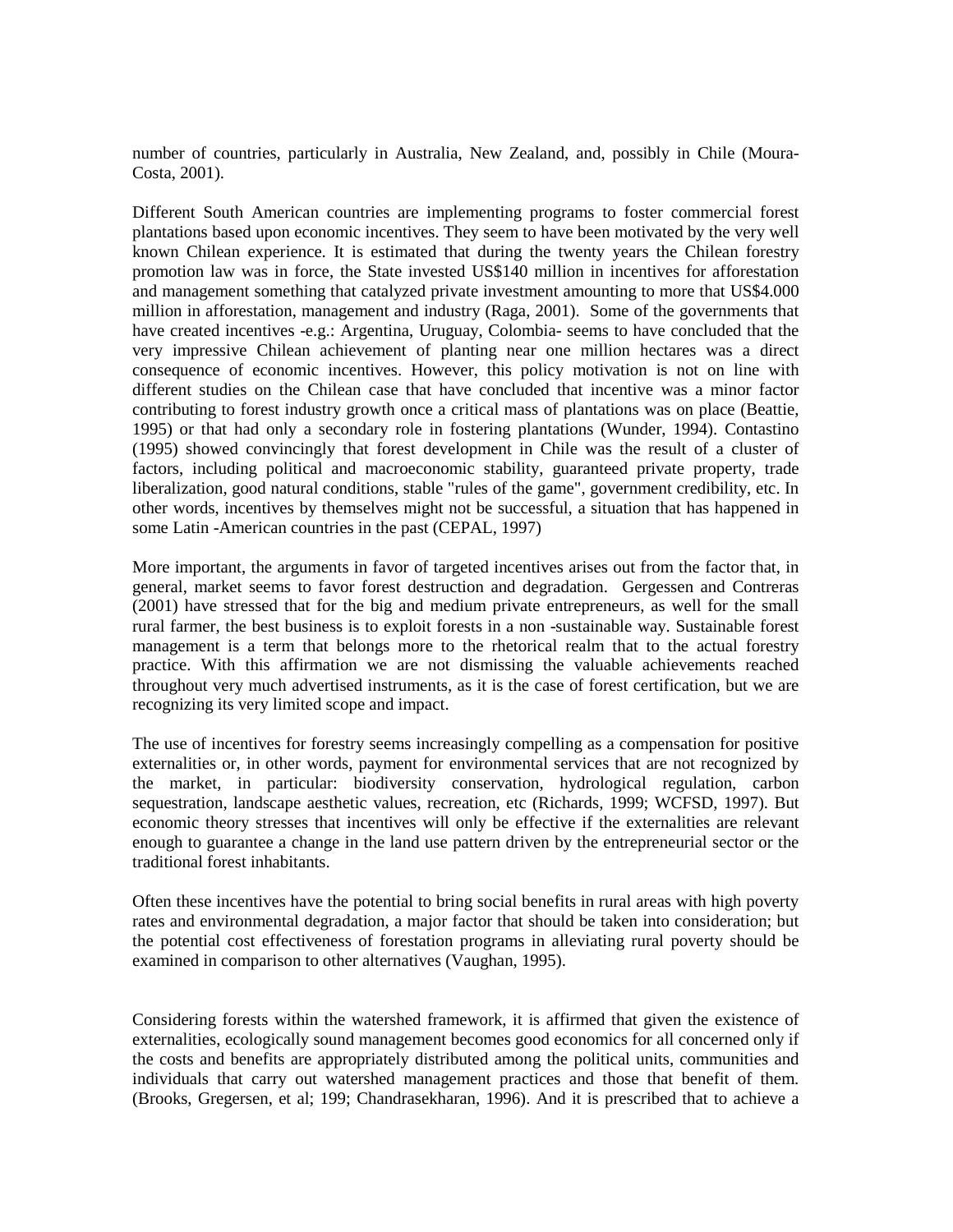sound incentive design is necessary to quantify those externalities. However, quantification of most of these externalities seems very far away of day to day policy making. An the last contention could lead us in many circumstances to the need of using the precautionary principle as the only guidance for establishing incentives based on not solid economic-quantitative grounds, a position very much outside economic orthodox and traditional policy making.

### **3. IMPLEMENTATION OF THE IBRD-IDB PROGRAM**

The economic incentives for microwatershed projects were implemented through the contribution of three financing sources: (i) IRDB and IDB credit resources; (ii) implementing agencies form resources coming of the national budget, the Royalties National Fund or their own rescues; (iii) communities (represented in kind). These incentives were oriented to small and medium farmers, as long as for the large ones exist a particular incentive -CIF-, see table 2.

Taken together the IBRD-IDB Program and the Green Plan have represented the main strategy for fostering reforestation based on economic incentives realized in Colombia during the last ten years. Table 2 synthesizes the other incentives for reforestation existing in Colombia.

| <b>FOREST INCENTIVE CERTIFY (CIF): PLANTATIONS</b>  |                                                                                                                                                                                                                                                                                                                                                                                                                        |  |  |  |  |
|-----------------------------------------------------|------------------------------------------------------------------------------------------------------------------------------------------------------------------------------------------------------------------------------------------------------------------------------------------------------------------------------------------------------------------------------------------------------------------------|--|--|--|--|
| Legal Instrument                                    | Law No. 139, 1994                                                                                                                                                                                                                                                                                                                                                                                                      |  |  |  |  |
| Type                                                | Financial economic: direct                                                                                                                                                                                                                                                                                                                                                                                             |  |  |  |  |
| Financing sources                                   | National budget, Internal and international credits                                                                                                                                                                                                                                                                                                                                                                    |  |  |  |  |
| Objectives                                          | To promote commercial reforestation; to diminish<br>pressure on the natural forest                                                                                                                                                                                                                                                                                                                                     |  |  |  |  |
| Amount                                              | A fixed amount per hectare, established annually by the<br>Ministry of Agriculture. It recognizes 75% (natives<br>species) and 50% (introduced species) of net costs of<br>planting; 50% of net costs of maintenance from the first to<br>the fifth year. It also recognizes the maintenance costs of<br>natural forests within the Forestry Management Plan that<br>should be submitted for the incentive approbation |  |  |  |  |
| Allocation mechanisms                               | FINAGRO (a financing public agency for the agriculture<br>sector) and the National Federation of Coffee Growers                                                                                                                                                                                                                                                                                                        |  |  |  |  |
|                                                     |                                                                                                                                                                                                                                                                                                                                                                                                                        |  |  |  |  |
| <b>FOREST INCENTIVE CERTIFY (CIF): CONSERVATION</b> |                                                                                                                                                                                                                                                                                                                                                                                                                        |  |  |  |  |
| Legal Instrument                                    | Law 223, 1993                                                                                                                                                                                                                                                                                                                                                                                                          |  |  |  |  |
| Type                                                | Financial economic: direct                                                                                                                                                                                                                                                                                                                                                                                             |  |  |  |  |

**Table 2**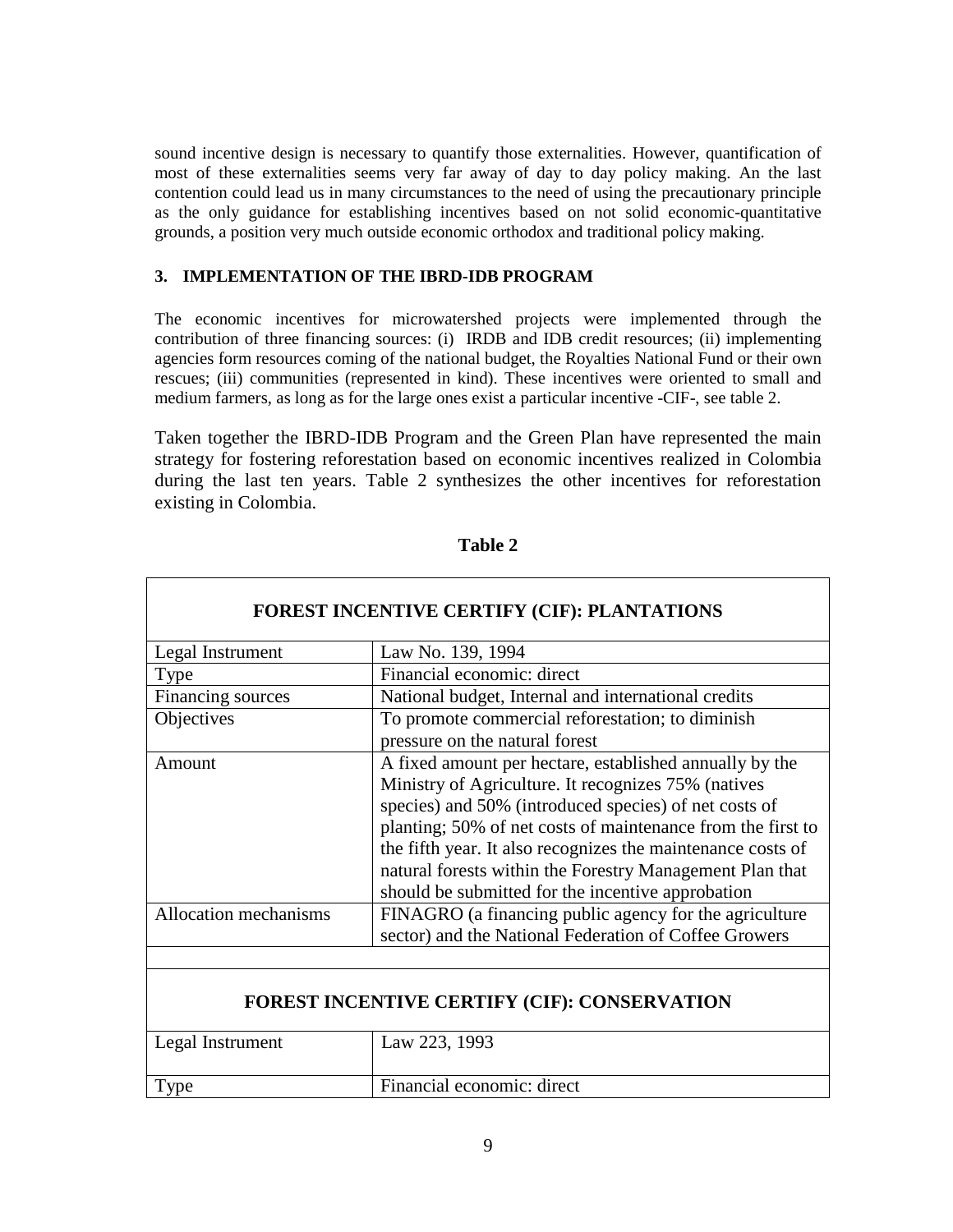| Objectives                                                          | To compensate land owners in relation to the maintenance     |  |  |  |  |  |
|---------------------------------------------------------------------|--------------------------------------------------------------|--|--|--|--|--|
|                                                                     | direct or indirect costs of natural forests in good state of |  |  |  |  |  |
|                                                                     | conservation                                                 |  |  |  |  |  |
| Financing sources                                                   | National budget, Internal and international credit,          |  |  |  |  |  |
|                                                                     | international cooperation                                    |  |  |  |  |  |
| Amount                                                              | Seven minimum daily salaries per month per hectare that      |  |  |  |  |  |
|                                                                     | could be adjusted according to the regional characteristics  |  |  |  |  |  |
|                                                                     |                                                              |  |  |  |  |  |
|                                                                     | <b>MAGDALENA RIVER FOREST PROGRAM: CIF-KFW</b>               |  |  |  |  |  |
|                                                                     |                                                              |  |  |  |  |  |
| Legal Instrument                                                    | Law No. 139, 1994; Forests Action Plan for Colombia          |  |  |  |  |  |
| Type                                                                | Financial economic: direct                                   |  |  |  |  |  |
| Objectives<br>Soil erosion reduction; hydrological regulation; wood |                                                              |  |  |  |  |  |
|                                                                     | provision for different uses                                 |  |  |  |  |  |
| Financing sources                                                   | Government of Germany (KFW): CIF financing direct            |  |  |  |  |  |
|                                                                     | costs); indirect costs are financed by the implementing      |  |  |  |  |  |
|                                                                     | agencies, among them National Federation of Coffee           |  |  |  |  |  |
| Growers and the Regional Coffee Growers Committees                  |                                                              |  |  |  |  |  |
| Amount                                                              | The same as CIF for plantations                              |  |  |  |  |  |

Communities of farmers (small and medium farmers) are fostered by the implementing agencies (mainly CARs) to plant trees in their lands based upon an economic incentive, technical plans and required professional and technical assistance. Through a contract CARs provide an incentive equivalent to 80% of the economic resources that are necessary for the plantation and maintenance of the forest. The community contributes in kind (labor) up to an equivalent of 20% of planting and maintenance costs. The projects co-financed by IRDB worked with the scheme 80-20 during the complete period of the program. The IDB component started with a different scheme but since 1997 adopted the 80-20 one.

The implementing agencies contracts with communities of small and medium farmers reached approximately to an investment of COL\$ 42'775. 000 from 1994 to 1999. It is equivalent to a US \$37.86 millions: US \$16.66 millions from credit resources (US \$8.65 IRDB and US \$8.01  $BID$ <sup>4</sup>, US\$10.75 millions provided by the implementing agencies and US\$10.45 by the communities (represented in labor) as shown in table 3.

**Investment during the period included: the establishment of 40.140 hectares of vegetal cover by means of different systems, the maintenance of 32.257 48.245** hectares, and the building up of biomechanical works in approximately 5.000 hectares, as well as the technical assistance and the community promotion required by the program.

-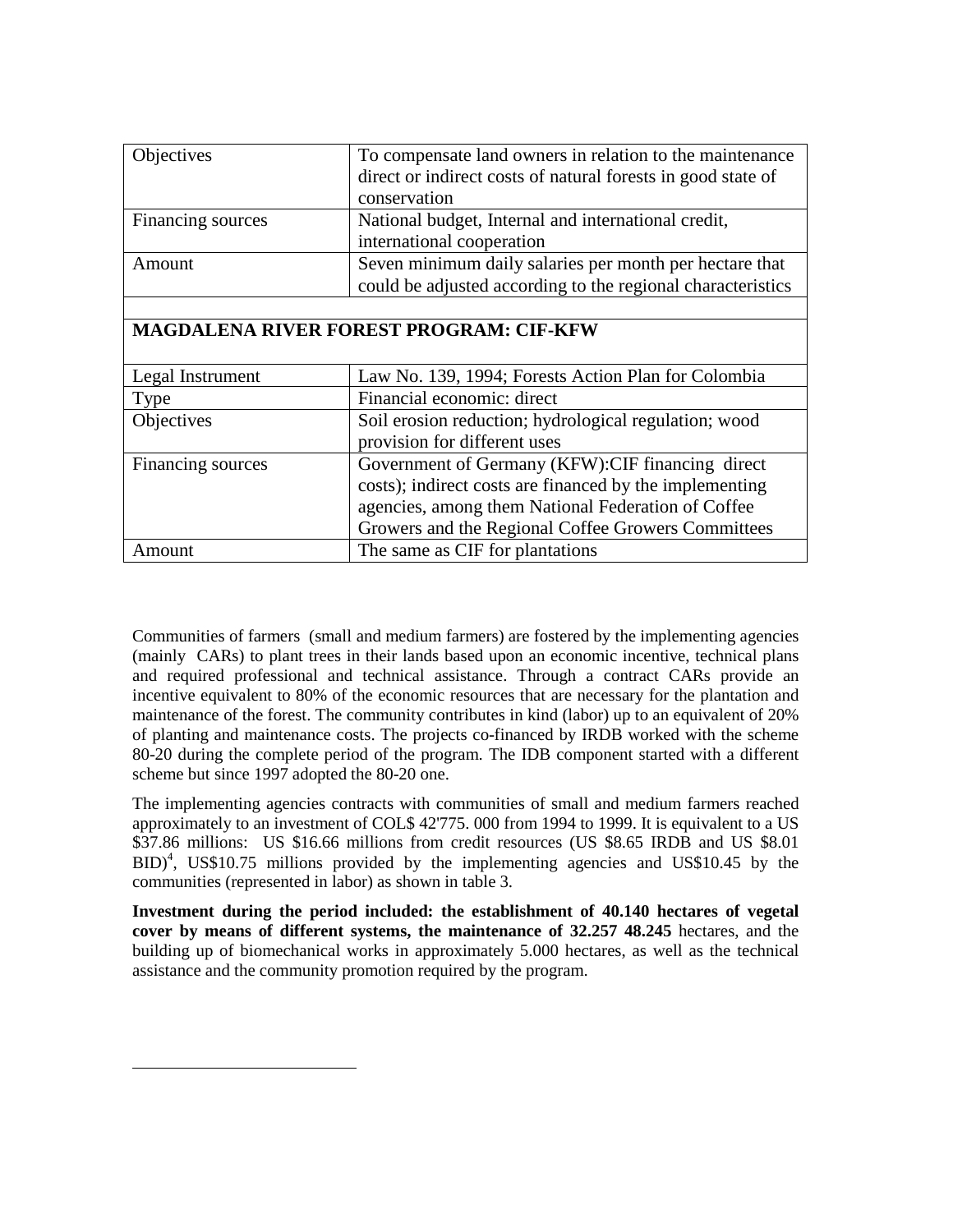The program supported maintenance activities during three years (the year of planting, the second and third year). The program has committed resources for maintenance of 48.245 hectares previously established.

|                                |                | <b>IBRD-IDB MICROWATERSHED PROGRAM 1.994 - 1.999.</b><br><b>COFINANCING COMPOSITION (COL\$)<sup>5</sup></b> |                  |                |  |  |  |
|--------------------------------|----------------|-------------------------------------------------------------------------------------------------------------|------------------|----------------|--|--|--|
| <b>RESOURCE</b><br><b>TYPE</b> | <b>CREDIT</b>  | <b>OPERATOR</b><br>(mainly regional<br>corporations)                                                        | <b>COMMUNITY</b> | <b>TOTAL</b>   |  |  |  |
| <b>IRDB</b>                    | 10.049.599.567 | 7.926.694.006                                                                                               | 4.323.311.986    | 22.299.605.599 |  |  |  |
| <b>IDB</b>                     | 8.749.452.637  | 4.205.112.222                                                                                               | 7.520.481.377    | 20.475.046.237 |  |  |  |
| <b>TOTAL</b>                   | 18.799.052.205 | 12.131.806.228                                                                                              | 11.843.793.363   | 42.774.651.796 |  |  |  |

**Table 3**

The program has developed activities in 341 micro-watersheds: 176 based upon IRDB resources and 165 with IDB resources.

These micro-watersheds are located in 23 departments and 254 municipalities distributed throughout all geographic Colombian regions; including "San Andres y Providencia" islands.

The Regional Autonomous Corporations (CARs) was the main implementing agencies. RACS are the regional environmental authorities and are responsible of implementing the environmental policies and programs formulated by the Ministry of the Environment. 27 out of the exiting 33 RACS participated in the PARM. In addition 3 departments, 1 municipality and 7 ONGs participated as implementing agencies.

From these 38 operators, 29 co-financed projects with IDB resources, 21 with IRDB resources (9 operators were only IRDB and 17 only IDB), and 12 developed projects based upon both credits.

PARMN used seven basic systems for watershed protection: protective reforestation, protectiveproductive reforestation, reforestation for dendro-energy purposes (or fuel wood forests), establishment of agroforestry systems, establishment of silvicultural systems, establishment of hedgerows of planted trees, and restoration of areas through biomechanical works. According to the Ministry of the Environment "these systems have been agreed through a concerted process between the implementing agencies and the communities that live in the watershed area, taking into account each microwatershed particular problems. The main priorities have been to guarantee a permanent provision of water of good quality and to improve the communities quality of life based upon sustainable management of the plantations"

Protective-productive forests has been the main watershed management system implemented and represents 23.728 hectares, equivalent to 59.2% of the total area.

 $<sup>5</sup>$  The exchange rates applied from 1994 to 1997 are those existing at the moment of realizing</sup> the payments: : Col \$/US \$) 1994: 850, 1995: 935, 1996: 1037, 1997: 1227.3, 1998: 1450, 1999: 1700.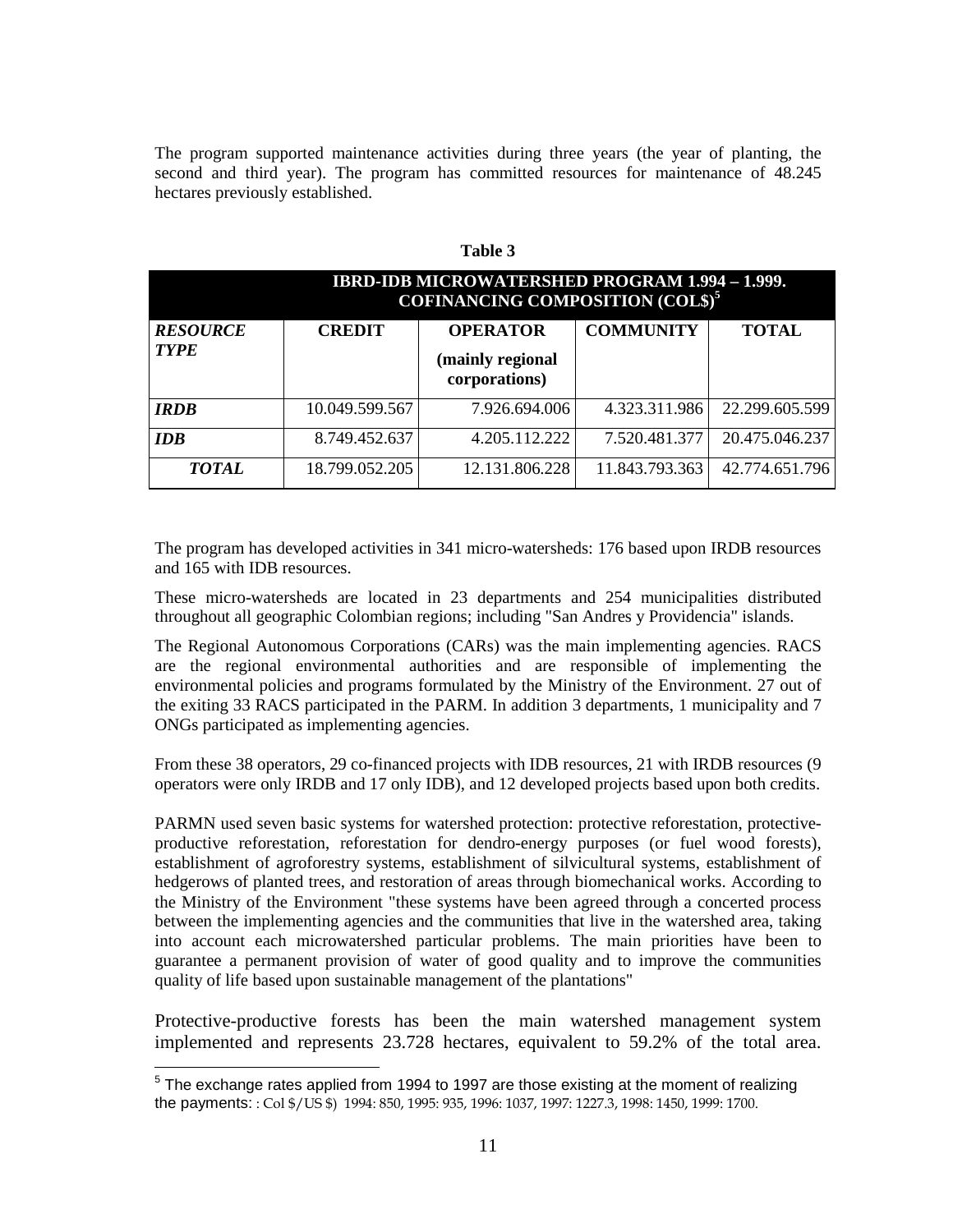Protective forests and fuel wood forests represent 11,3% and 10,0% respectively. Taken together, agroforestry and silvicultural system represent 13,5%. Hedgerows of planted tree reaches 2,5% (Table 4).

### **TABLA 4**

| <b>TYPE OF FOREST</b>             | <b>AREA</b> (Has) | % TOTAL AREA |
|-----------------------------------|-------------------|--------------|
| PROTECTIVE-PRODUCTIVE             | 23.728            | 59,2         |
| <b>PROTECTIVE</b>                 | 4.553             | 11,3         |
| <b>FUEL WOOD FORESTS</b>          | 4.032             | 10,0         |
| SILVICULTURAL SYSTEM              | 2.660             | 6,6          |
| <b>AGROFORESTRY SYSTEM</b>        | 2.618             | 6,5          |
| <b>HEDGEROWS OF PLANTED TREES</b> | 999               | 2., 5        |
| <b>OTHER ACTIVITIES</b>           | 1.550             | 3.9          |
| $(e.g.: bio-mechanical works)$    |                   |              |
| <b>TOTAL</b>                      | 40.140            | 100          |

#### **SYSTEMS FOR WATERSHED PROTECTION**

As indicated, the program has a wide national cover. However 67% of the intervened total area is located in the Andean region that is the most deforested region of the country.

111 out of the 131 (85%) tree species planted by the users of the program are natives. Natives species and exotic or introduced species cover 51% and 49%, respectively, of the total planted area, according to a sample realized on 26.769 hectares (or 67% of the planted area in 1999). The more used species are: *Eucaliptus grandis* (13.95%), *Pinus patula* (8.47%), *Cordia alliodora* (11.97%), *Guadua angustifolia* (9.59%) and *Tabebuia rosea* (6.15%). The first two are introduced or exotic species.

According to the Ministry of the Environment, the population benefited by the program reaches 20.000 farmers (owners or usufructuaries of the land where the intervention is developed), 581.000 direct beneficiaries (inhabitants from the zone) and approximately 3'600. 000 indirect beneficiaries (inhabitants belonging to the localities where are placed the aqueducts that take water from the microwatersheds). 360 aqueducts, including rural and municipal ones, are located in the intervention areas.

#### **4. THE GREEN PLAN**

The Green Plan is a continuation of the IBRD-IDB micro-watershed program. The Green Plan presents new emphasis and differences in comparison with the implemented IBRD-IDB Program as it appears in the official document elaborated by Ministry of the Environment.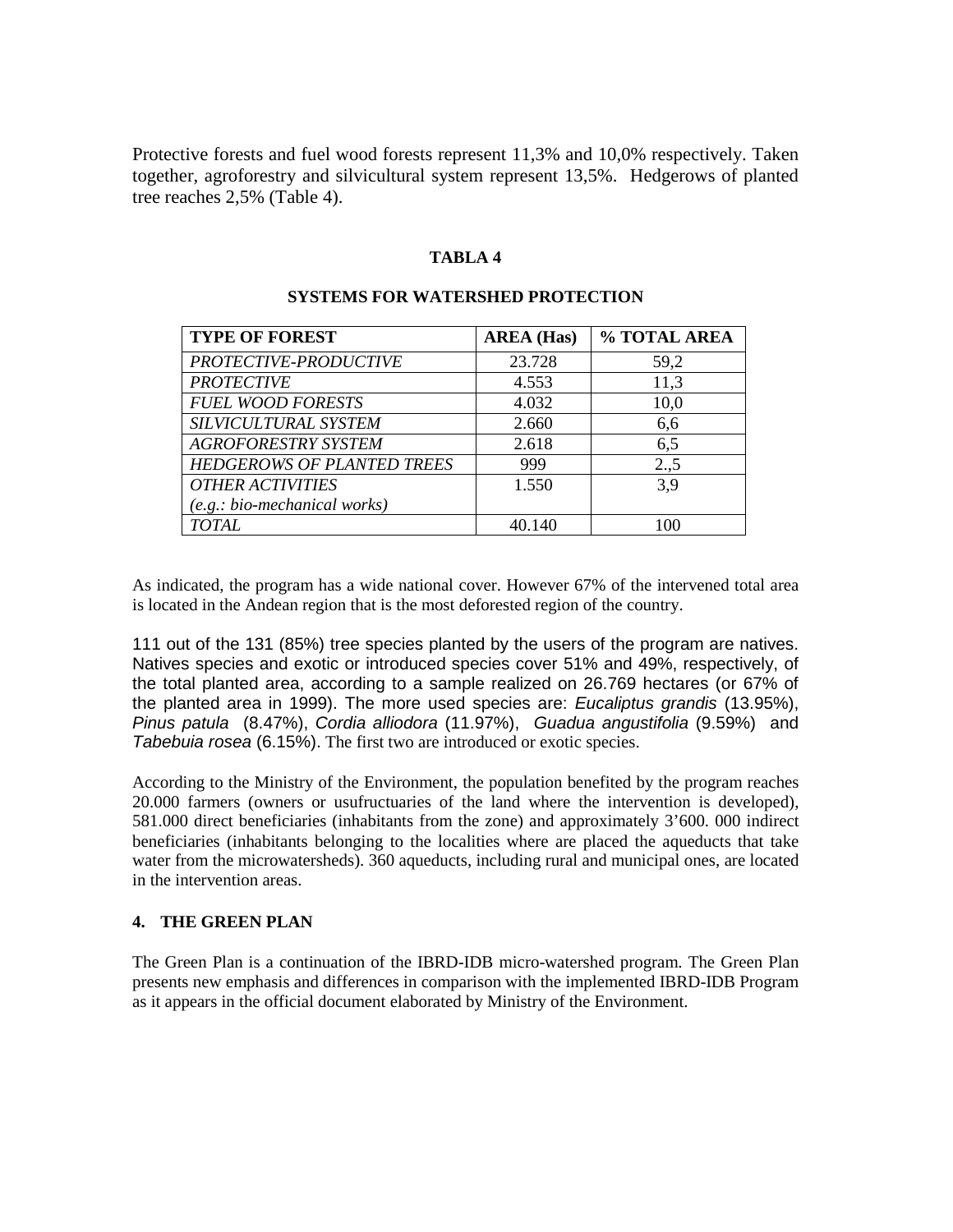Its target is more ambitious: 100.000 hectares from 1999 to 20026

It is financed predominantly with domestic resources of regional origin

It is not only focused on protective-productive and protective reforestation as major strategies for the management of the micro-watersheds. Ecological restoration is pointed out as one of the Plan priorities. This is an approach that is focused on the restoration of one or more ecological features of a natural ecosystem (diversity, structure and ecological processes), including the ecological services rendered.<sup>7</sup> There are three main activities in the ecological restoration component of the Green Plan: restoration of critical and strategic natural ecosystems, restoration of damaged mangrove swamps, and restoration of areas affected by forest fires.

Restoration of critical and strategic natural ecosystems starts from an acknowledgement of the fact that secondary forests which grow after human intervention has occurred can be managed in such a way that they will produce ecological and economic benefits that are similar to those attributed to primary forests. Secondary forests are important from the ecological point of view, amongst other reasons because they quickly accumulate a high volume of biomass, which means they become carbon reservoirs, and also because of the role they play in protecting hydrographic basins, regulating water flows, preserving soils, reducing erosion processes, restoring productivity in the soil so it can be used for agricultural purposes, and maintaining biodiversity and habitats. The most important economic benefits of secondary forests are their high productivity levels and their great potential for the exploitation of both timber and non-timber products.

Despite the importance of the ecological restoration of secondary forests and the management of successive vegetation in them, the Plan recognizes that there are factors in the country that limit the performing of these activities, due to research deficiencies in this field and the lack of experience.

In addition to ecological restoration the Plan envisages those systems for watershed protection that were as well incorporated in the IBRD-IDB Program: protective forests and protective-productive forests; reforestation for dendro-energy purposes (fuel wood); agroforestry systems; silvicultural systems, and hedgerows of planted trees.

Despite the formal objectives formulated by the National Environmental Authority, the implementing agencies seem mainly focused on reforestation for protective and protectiveproductive purposes.

 $6$  The Green Plan established as target 160.000 hectares in its first formulation. See: Rodríguez Manuel and Eugenia Ponce De León. 2000. "La financiación del Plan Verde en Colombia: Retos y Oportunidades" en Fundación Alejandro Angel Escobar. 2000. *Restauración Ecológica y Reforestación.*

<sup>7</sup> A workshop on ecological restoration was organized by the Ministry of the Environment an the National Environmental Forum. See: Fundación Alejandro Angel Escobar. 2000. Restauración Ecológica y Reforestación.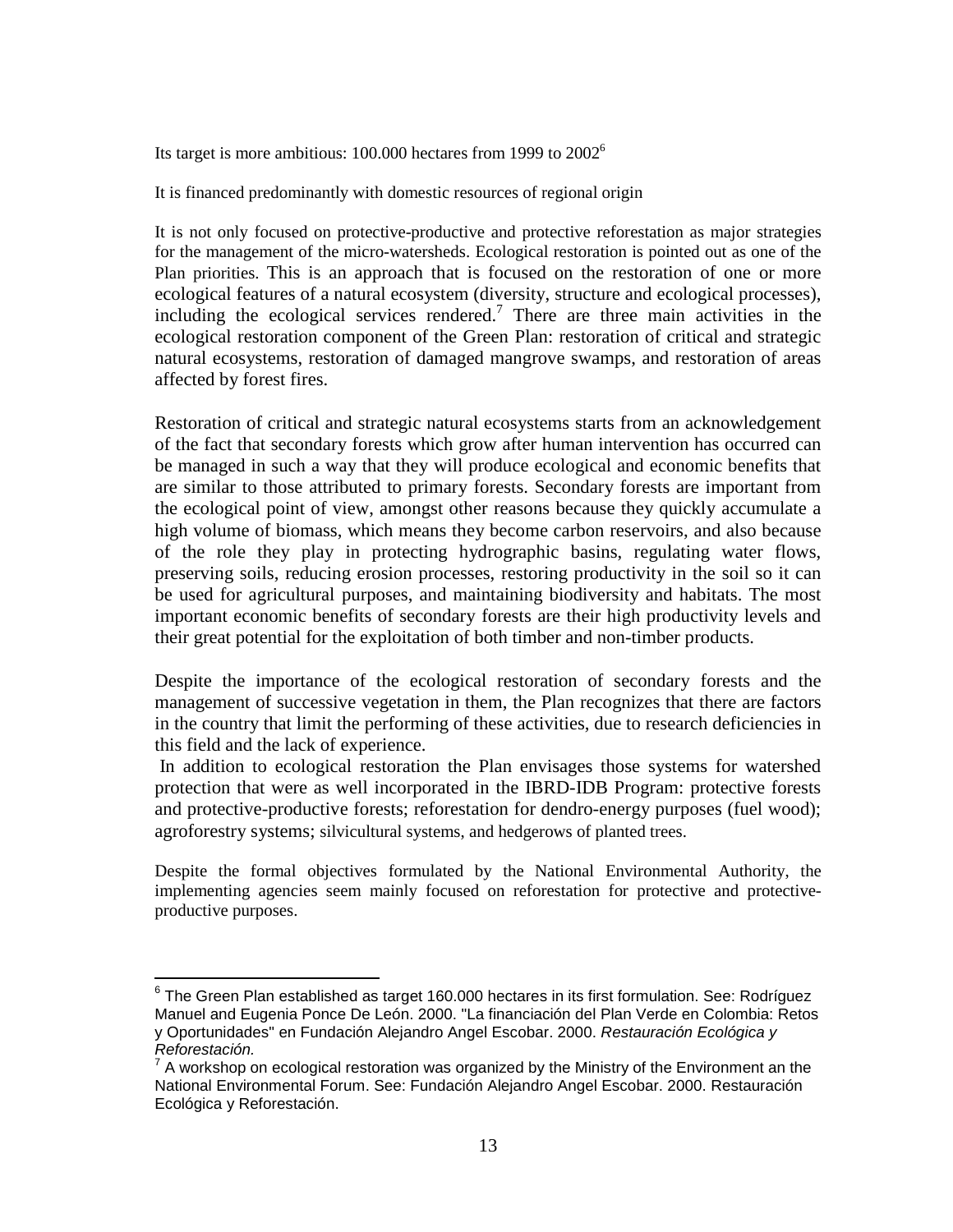### **5. HYDROLOGICAL EXTEERNALITIES AS MAJOR ENVIRONMENTAL BENEFITS**

According to the Ministry of the Environment (IBRD-IDB Program Final Report)): "the implementing agencies used the actual microwatershed water supply for human consumption as the decisive factor for project prioritization". It is a criteria that seems coherent to an affirmation of the same report: "During lasts years electric energy and water for human consumption has been rationed in many regions and sectors for long periods as a consequence of forest degradation". More specifically, it points out that deforestation has originated a major hydrological deregulation in the Magdalena river Basin where live more than 60% of the population and it is produced 80% of the PIB. According, to IDEAM -the Colombian Institute for Environmental and Hydrological Studies- the water level in the Magdalena river has increasingly been responding in a sharper way to seasonal changes (from dry to rainy, etc); but at the same time this Institute points out that there is not any research that have attempted to establish its causes in a systematic way.

This last view of the Ministry of the Environment, that relates forest degradation with periods of water scarcity in some Colombian regions, is widely shared by the Colombian public opinion. In a recent article the Colombian Ex-President Alfonso López Michelsen, a very well respected journalist and political thinker, pointed out that: "The illicit plantations have been an efficient cause of deforestation that along the future years will be translated in the definitive disappearing of river and streams that were our hydro proud" (López Michelsen, 2001)

Major assumptions on the relation between watershed forest cover and water quantity and quality are explicitly established in the IBRD-IDB Program Final Report:

-"Forests favor water infiltration and percolation to the underground allowing aquifers to recharge as well as the storage and permanent regulated provision of water to springs, rivers and streams. This sponge effect is better in watersheds covered by trees that by short natural vegetation or clean crops. In the last one, the superficial run-off is higher that infiltration and percolation generating streamfloods."

-"Forests are the vegetal formation that offer to soils the best defense against erosion. It has been observed that soil protection and water regulation is better in a natural forest that in planted forests, in an old forest that in a young one, and in dense forests that **in one that has been exploited"**

On the same token, the new Green Plan emphasizes the improvement of water quality and quantity and erosion reduction as the major environmental benefits expected from its watershed management strategy based mainly on reforestation:

-"Benefits related to the increasing dry season flows and regulation of flows during the year. These impacts have a positive incidence on water availability for provision of aqueducts for human consumption and for provision of irrigation systems and agricultural activities, mainly during summer seasons when water has a higher marginal utility"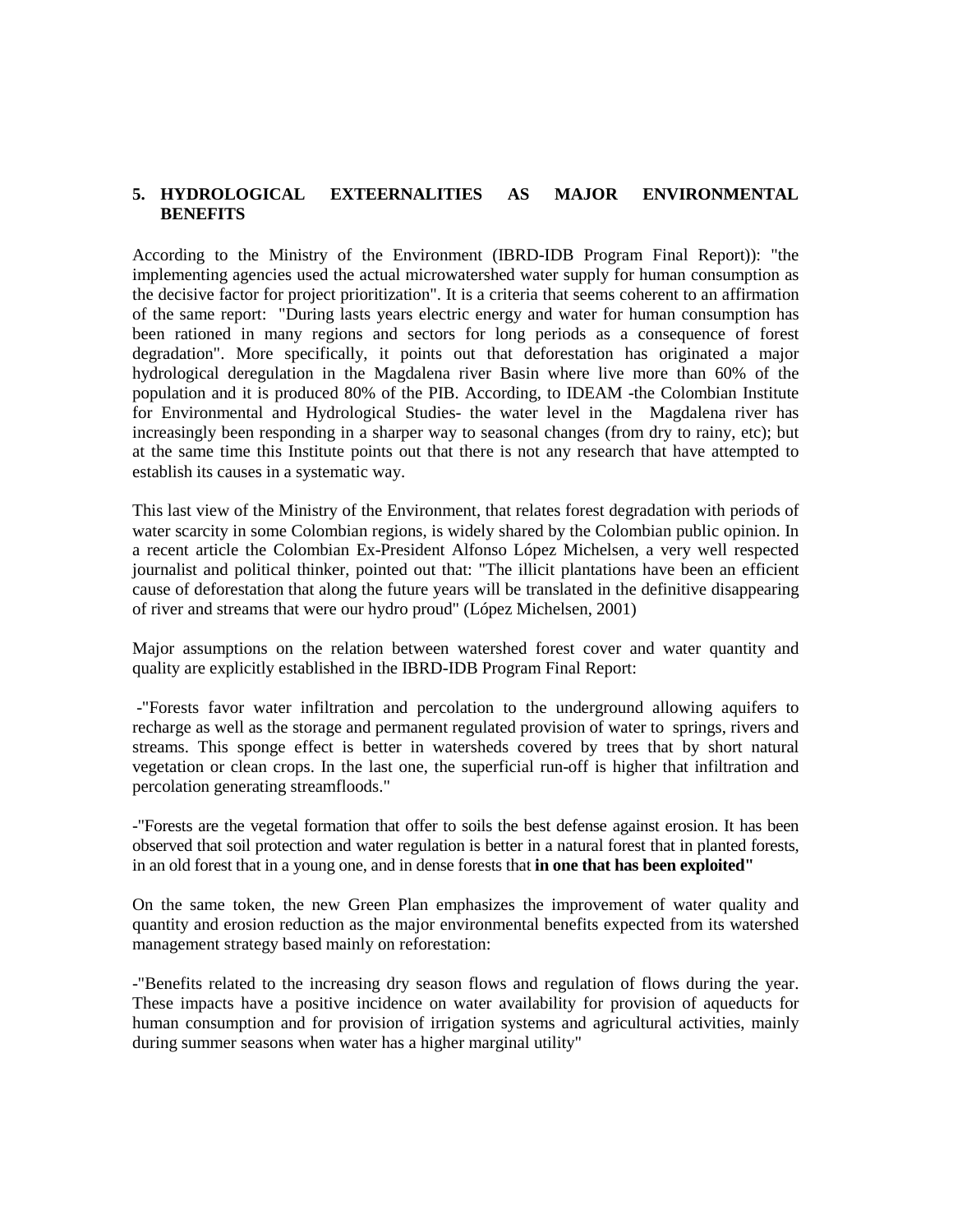"Soil loss rate reduction. This impact allows to diminish costs of water treatment processes for human consumption, and costs of maintenance and replacement of water treatment equipment, as well to increase hydroelectric reservoirs life that is limited by colmatage processes originated on sediment transport by water currents that fed them"

In contrast with the two last claims on the expected environmental benefits of the Green Plan, the state of knowledge on the hydrological impacts resulting from land use change points out that is not possible to assume that reforestation leads unambiguously to an improvement of water availability for provision of aqueducts or other human activities. And that is not possible to assume that reforestation will lead to a reduction of soil erosion of such magnitude -in terms of its impact on water treatment-, that will justify the economic investment on reforestation. This last contention fits in the context of the main conclusions reached by B. Aylward (2000) after an exhaustive review of both theory and empirical evidence related to these matters: "The general statement that forest provides soil and water conservation benefits, or watershed protection benefits, is disingenuous in implying unidirectional effects, i.e. only benefits."….. "It would be incorrect to assume that the hydrological externalities resulting from land use change are necessarily negative. As a result it may be time to reconsider the conventional wisdom that land use change away from natural vegetative states must always impair watershed protection values"

These conclusions embody a wide evidence on the linkages between forest cover and reforestation and soil erosion and sedimentation, seasonal flows, water yield, rain and floods that are synthesized in the following paragraphs.

**Soil erosion and sedimentation.** Empirical and theoretical research conclude: (i) erosion losses of soil from undisturbed tropical forests is low in comparison to other vegetal covers; (ii) reduction or conversion of watershed natural vegetation is likely to increase downstream sediment levels and lead to higher nutrient and chemical outflows, (Roberts, 1997). Empirical evidence supports as well the conventional wisdom that sedimentation will negatively affect hydroelectric dams, aqueducts,, waterways, irrigation systems, and coastal zones. But at the same time, Ayrwald has concluded that in the case of hydroelectric dams the extent of sedimentation and its economic costs may often be of limited consequence and that previous studies have tended to exaggerate them. And Kaimowitz has pointed out that nor Aylward or anyone else has seriously analyzed the possible economic costs of sedimentation on drinking water (Kaimowitz, 2000).

A range of activities related to reforestation and forestry can carry a risk of erosion. Such activities are cultivation, felling and timber extraction (Roberts, 1997). In the case of planting protective-productive forests that is the main strategy used by the Colombian Green Plan, there are not studies on their effects. The extent of erosion in these forests would come of the kind of practices used during management and exploitation of them. On the other hand, there have been both theoretical and empirical studies that conclude that some tree species can enhance erosive capacity of rainfall. Hall and Calder (1993) concluded that kinetic energies of drops falling from Tectona Grandis could be as much as nine times greater that form Pinus Caribea). However there are no guidelines based on structural or morphologic tree properties to predict species with some associated erosion hazard (Hall and Calder, 1993, cited by Roberts, 1997). It has been demonstrated that is advisable to promote a good understory to the planted forests where there is such risk of erosion (Roberts, 1997). But these under-stories can use substantial amounts of water and to remove them to increase water yield would be likely to be unacceptable from the ecological perspective.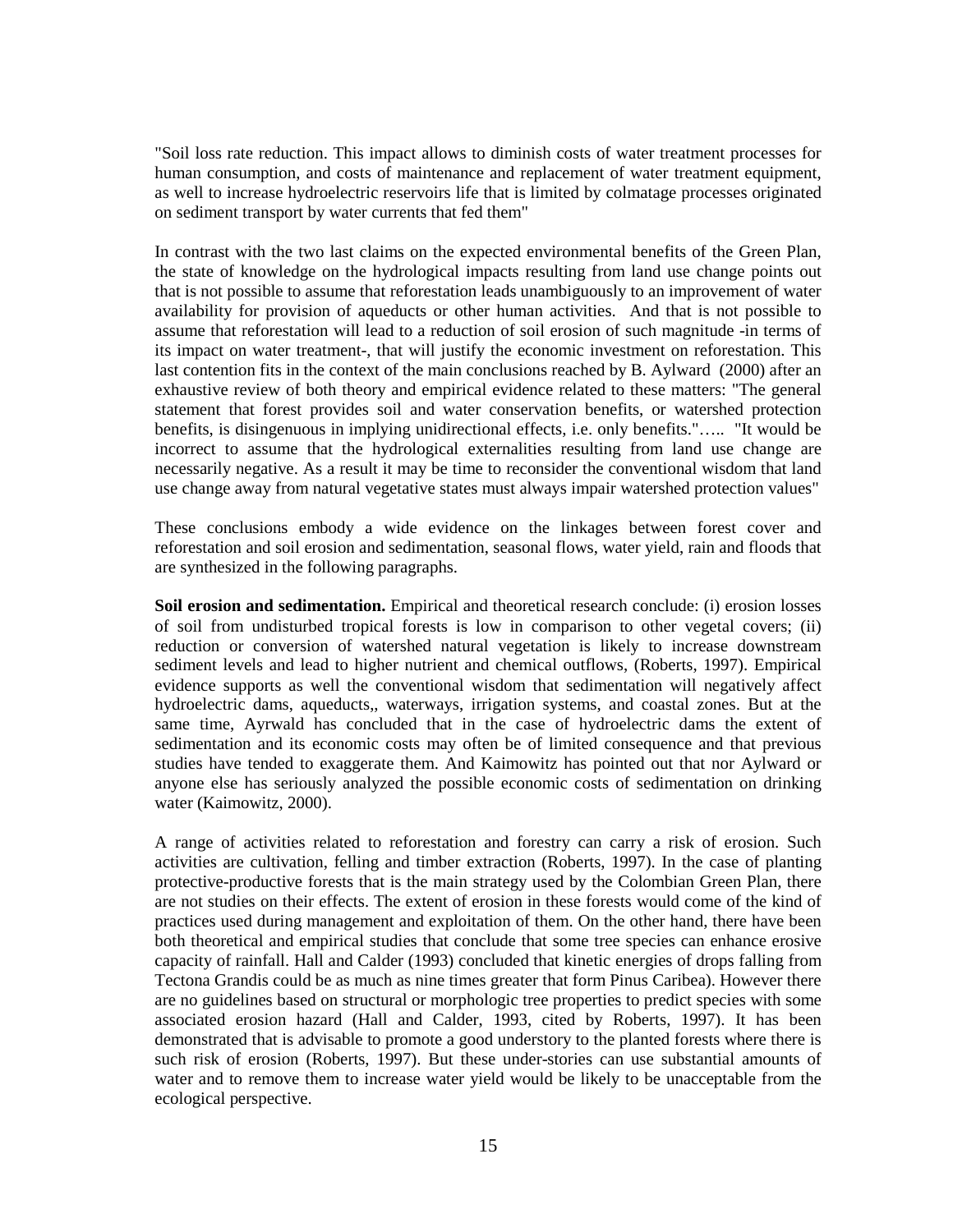Finally, Aylward (2000) concluded, "few of the empirical studies of sedimentation have also considered water quantity effects. In forest areas, land use change may lead to major changes in rates of evapotranspiration and so it would appear indispensable to combine both aspects into the analysis of externalities."

Given the increasing role of costly infrastructure works (reservoirs, aqueducts, irrigation channels) within overall water resources management, and the very real threat of their accelerated siltation, the study of the sources of eroded sediment and its movement through tropical river basins is becoming increasingly urgent. Without quantitative information on the temporal and spatial dynamics of erosion and sediment yield it is impossible to evaluate the need for, nor the effectiveness of, upland soil conservation programs (Van Dijk, 1998). However, in many fragile areas that have already lost their original forest cover, natural regeneration and fire control might well be the most cost-effective means of reducing sediment flows, but few watershed management projects have concentrated on those aspects (Kaimovitz, 2000).

Seasonal flows. Sustained dry season flows from forests is site specific (Roberts, 1997). Seasonal flows, in particular dry season baseflow, may increase or decrease depending on the net effect of changes in evapotranspiration and infiltration. "Forest clearing, if followed by land uses that prevent rainfall from percolating into the ground, may reduce dry-season water flows. But it is as least as plausible that it will have the opposite effect. One cannot assume that forest cover will always help to maintain the availability of water in the dry season and it is very risky to assume that planting trees in deforested areas will re-establish or improve dry season flows." (Kaimowitz, 2000) No one has evaluated the effects in the Colombian context. Groundwater recharge is generally affected in a similar fashion to seasonal flows.

**Water yield.** Water yield is inversely related to forest cover**.** In most cases forests use more water than short vegetation. However there are important exceptions such as cloud forests, old forests and perhaps deciduous forests. Tropical montane cloud forests (TMCFs) are unique ecosystems that capture (as yet unknown amounts of) additional moisture from the atmosphere by a process called 'cloud stripping'. In combination with their allegedly very low rates of water uptake from the soil, this renders TMCFs effective 'water producers'. Yet no one knows what will happen to downstream water yield after converting headwater cloud forests to other land use such as the cultivation of temperate vegetables or pasture. Similarly, it is not known how the hydrology of TMCF is affected indirectly by land-use changes in adjacent lowlands, e.g. by a lifting of the cloud condensation level due to a warming up of the air. (Cavelier, 1992; Roberts, 1997;Van Dijk, 1998)

**Rain.** There is still insufficient evidence to identify a strong link between planting forest with increased precipitation. It seems that any effect may be small one. But a small effect could be very substantive in water resources terms (Roberts, 1997).

**Floods.** The amount of flooding from intense and large storms is not likely to be substantively affected by land use patterns. In addition, as it was observed, the removal of tree cover tends to increase annual water yields, since more water evaporates from trees than from shorter crops (Calder, 1999, cited by Kaimowitz). On average, this leaves more water in the soils that can contribute to flooding. Nonetheless, these results hold mostly for smaller areas.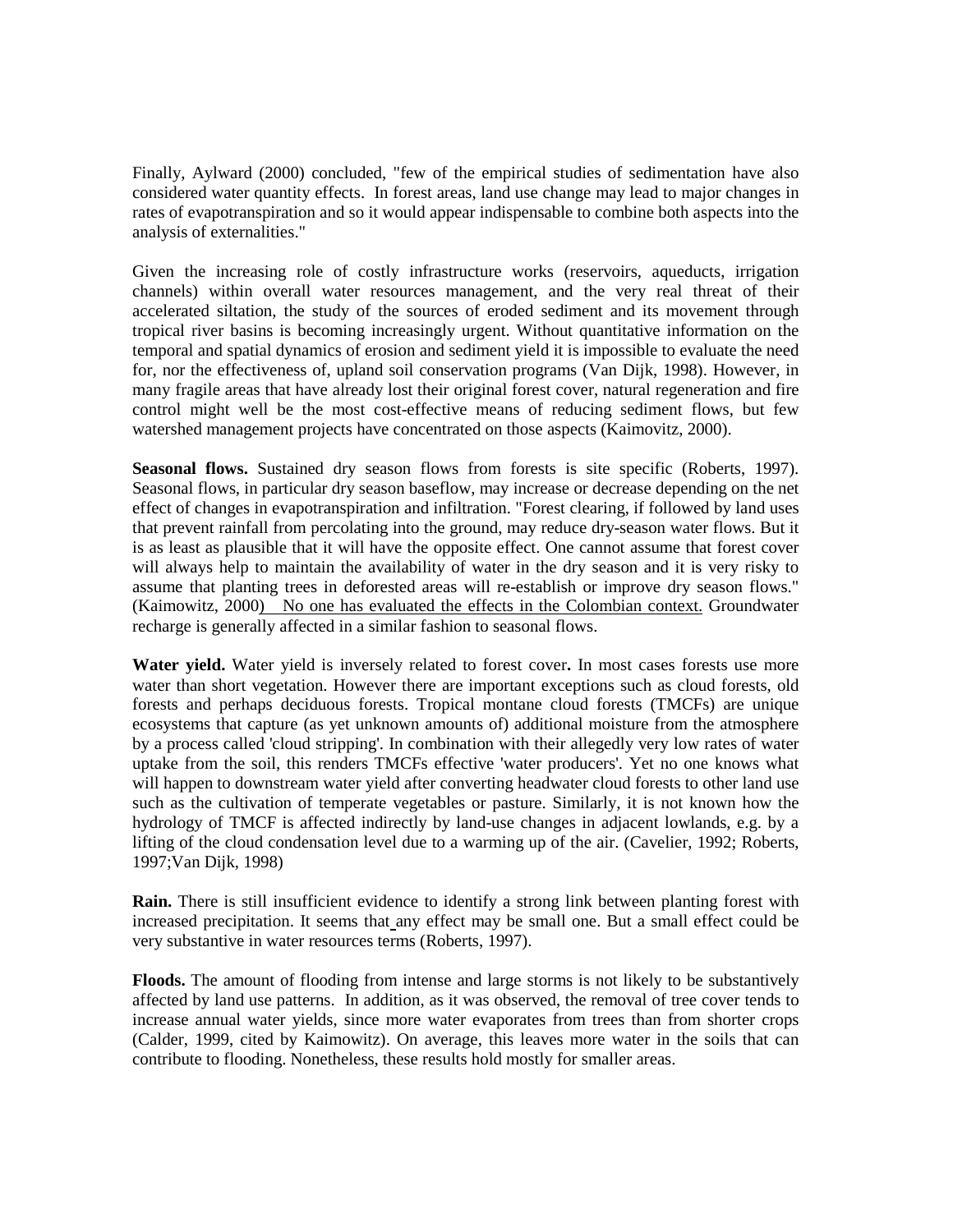What do we know about the hydrological externalities from the IBRD-IDB Program? The Final Report emphasizes that is too early to evaluate the environmental benefits. And at the same time recognizes the lack of a scientific based system of evaluation of those benefits as one of the major failures of the Program and points out the purpose of having such kind of activity within the Green Plan. However, it mentions positive qualitative and quantitative assessments made by the communities that inhabit some of the microwatersheds where reforestation was realized during 1994, 1995.

In two workshops realized with different members of a beneficiary community from the Tolima Department pointed out that a reforestation realized in a particular micro-watershed have had a positive impact on water availability during the dry seasons. "This impact was evident because before starting the project, the community began to have problems of water provision from the stream: today the problem has disappeared. In the mentioned cases Erythrina edulis and Trichantera gigantea were planted."

Similar testimonies on the impacts on water availability were submitted in workshops realized in Nariño, in particular in relation to project in the Galeras Volcano skirts. "The annual average flow of the San Felipe stream increased from 8 liters/second to 12 liters second. The benefited community -that faced before water shortage problems-, attributes this increase to the reforestation project." "Inhibitions from the Florida municipality pointed out similar impacts in relation to the Pachindó stream as effect of the reforestation"

In conclusion, examining the IDB Program and the Green Plan, and its explicit priorities of guaranteeing water provision for human consumption, it should be stressed that it is not possible to generalize in relation to the sign of hydrological externalities that can result as a consequence of planting forests. A reforestation may lead to a decrease in sedimentation, subsequently causing water quality to improve. At the same time, however, the increase in forest cover may also lead to a decrease in water yield thereby decreasing water availability for aqueducts. Or planting trees in a deforested area may lead to an improvement in seasonal flows guaranteeing the provision of water to the during the dry season; however such an improvement could as well not happen. The existing knowledge doesn't shed too much light on the size of the economic externalities related to the water provision and the reduction of erosion, as a basis for justifying the investment incurred in reforestation.

### **6. INCENTIVE EVALUATION AND ALTERNATIVES TO REFORESTATION**

A study was elaborated for the Ministry of the Environment in order to evaluate the justification and impact of the IBRD-IDB program's economic incentive in relation to the hydrological externalities derived of watershed protection. The study focused on hydrological regulation and erosion control as long as these are the central environmental benefits established by the Program. Its major assumptions are framed within the context of the conventional wisdom on reforestation and hydrological externalities. After a brief review on the theoretical and empirical evidence on forests and hydrology, it affirms that "the practical conclusion is that in order to achieve hydrological regulation is necessary to reforest". Four representative micro-watersheds of the IBRD-IDB Program located in different Colombian regions were studied based upon a theoretical evaluation. Cost-benefit relations of implementing reforestation incentives were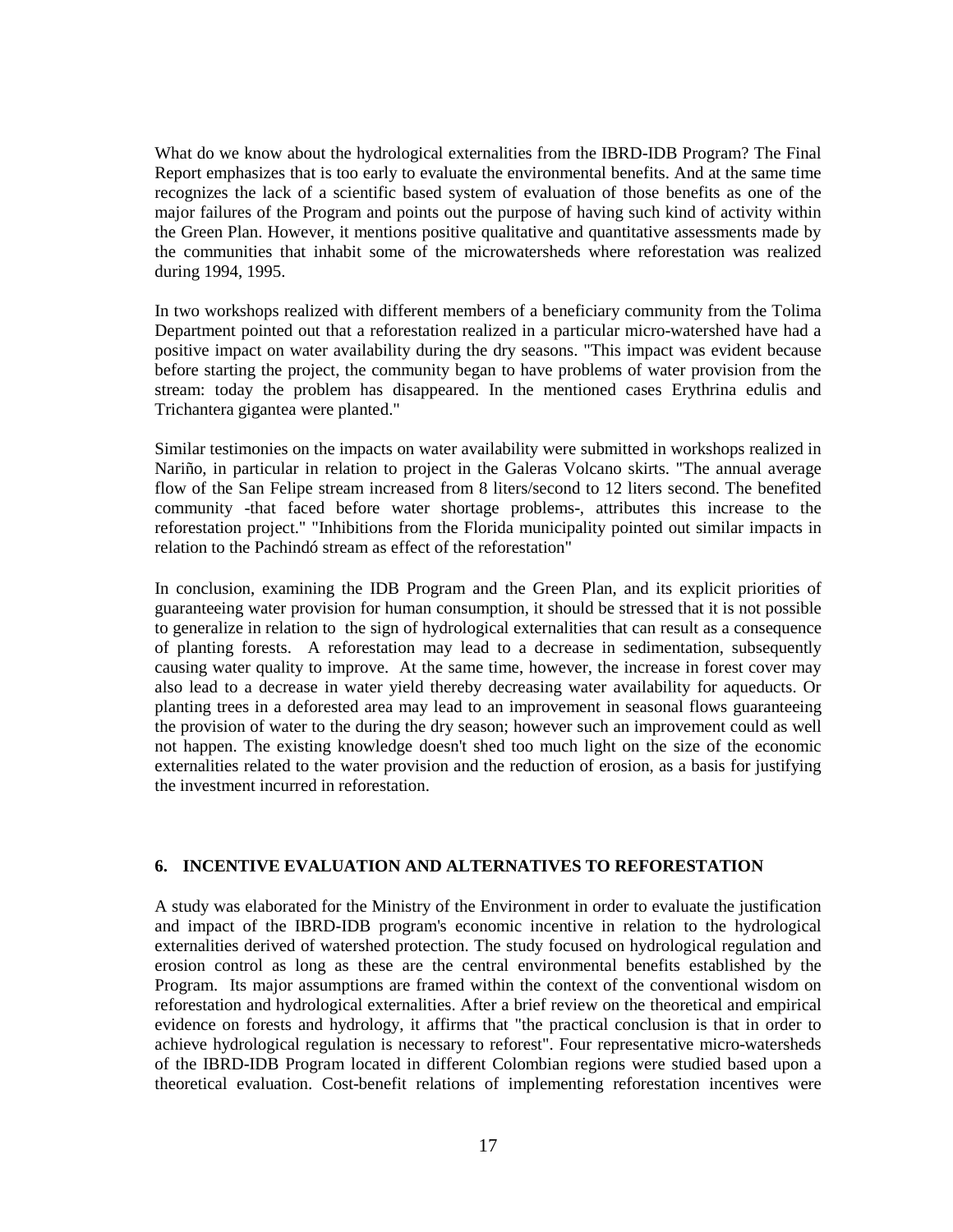evaluated based upon the externalities accrued of changing total water yields and sediment production by means of new vegetal covers.

The evaluation concluded that the IBRD-IDB incentive exceeds the economic value of hydrological benefits, including erosion reduction. The economic benefits are generated by the improvement of water provision for human consumption and the social gains represented by agricultural activities. Based upon secondary information and extrapolation techniques the study did an exploration on the economic valuation of major benefits accrued to other environmental goods and services: carbon sequestration, private benefits received by the landowners where the reforestation is realized, social and recreational. It concluded that the addition of all these benefits exceed the incentive value of the IBRD-IDB program, or, in other words, that there is not a subsidy.

As suggested before, the hydrological and erosion models used in the evaluation lacks of firm scientific evidence about the positive direction and magnitude of the hydrological response that is assumed to occur following reforestation.<sup>8</sup> Despite these limitations, a review of its recommendations is relevant as long as they convincingly suggest the need of including or intensifying other strategies different to reforestation in the Green Plan in order to change undesirable land use patterns (See Annex 1): sustainable integrated systems , sustainable crops cattle conversion, sustainable forests and "paramo" management and natural re-vegetating. However these recommendations do not make a due consideration of biodiversity benefits inherent to the IBRD-IDB Program and the Green Plan, in particular to those related to planting natives trees. Natural regeneration is the only exception to the last affirmation. It appears as a very sound alternative for watershed protection. Besides, it could bring positive impacts in terms of biodiversity conservation. In fact, natural regeneration is one of the ways that have been pointed out for ecosystems restoration that is one of the main objectives established by the Green Plan.

### **7. IBRD-IDB PROGRAM AND GREEN PLAN FINANCING INSTRUMENTS**

As mentioned, the IBRD-IDB program financing was mainly based upon credits coming from these two institutions that are equivalent to 44% of the total resources invested (Table 1). The implementing agencies (mainly the CARs) provided 28,4% and the communities 27.6% (represented in labor). Regional Autonomous Corporations (CARs) co-financing came in some cases from its own funds (local origin) and in other from the national budget. The last cases correspond basically to those CARs that do not have substantial revenues of regional origin, a fact that has its explanation in the financial structure of the Colombian environmental sector.

Various sources of funds from public and private entities and civil society have been allocated to financing the Colombian Green Plan:

1

<sup>&</sup>lt;sup>8</sup> Two hydrological models (Curve Number from Soil Conservation Service and Alejandro Deeb's model) were used in order to determine the hydrological externalities, in particular in relation to water quantity. The Universal Equation of Soil Losses by Wischmeier and Smith was used in order to analyze sediment production.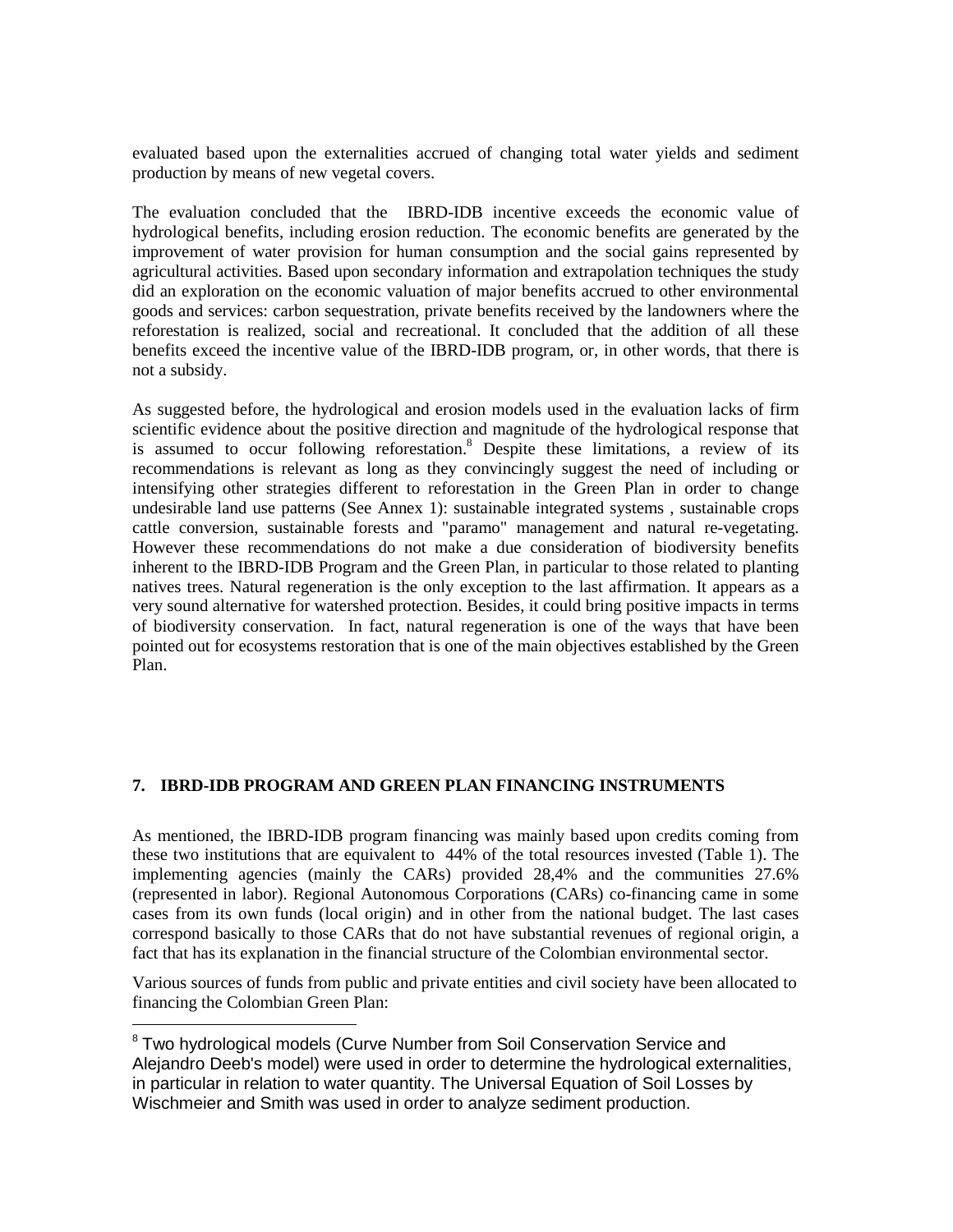Ministry of the Environment.

Regional Autonomous Corporations (CARs).

Great River Magdalena Corporation (CORMAGDALENA). This is an entity that was set up under the constitution and which is responsible for ensuring that the River Magdalena remains navigable and for protecting natural resources in 127 riverside towns; it is financed using funds from the National Royalties Fund (NRF). National Royalties Fund

According to Table 5, CARs and National Royalty Fund have the major share. This is explained by the budgetary structure of the Colombian environmental sector, as described in the following section.

|                                            |                                  | <b>TOTAL: 1999-2002</b>         |               |
|--------------------------------------------|----------------------------------|---------------------------------|---------------|
| <b>ENTITY</b>                              | <b>RESOURCE</b><br><b>NATURE</b> | <b>US Dollars</b><br>(millions) | $\frac{0}{0}$ |
| Ministry of the Environment                | <b>National</b>                  | 5.76                            | 4.90          |
| Regional Autonomous Corporations<br>(CARs) | Regional                         | 46.70                           | 40.00         |
| National Federation of Coffee Growers      |                                  | 3.80                            | 3.30          |
| Magdalena River Corporation                | Regional                         | 3.80                            | 3.30          |
| Community                                  | Regional                         | 23.50                           | 20.00         |
| Sub-total                                  |                                  | 83.56                           | 71.50         |
| National Royalty Fund                      | Regional                         | 33.33                           | 28.50         |
| Total                                      |                                  | 116.89                          | 100.0         |

#### **TABLE 5: GREEN PLAN SOURCES OF FINANCING (IN MILLIONS US DOLLARS, 2000).**

The high share represented by regional revenue is due mainly to the provisions established in 1993<sup>9</sup>, which favors decentralization of environmental management. CARs are the major contributors (40%). It seeks to give greater autonomy and stability to regional environmental authorities and provides some resources to departments and municipalities. (The environmental authorities are in hierarchical order: Regional Autonomous Corporations -the principal implementing agencies of the national environmental policy-, departments and municipalities).

<sup>&</sup>lt;sup>9</sup> A Law in order to reform environmental institutions was approved in 1993.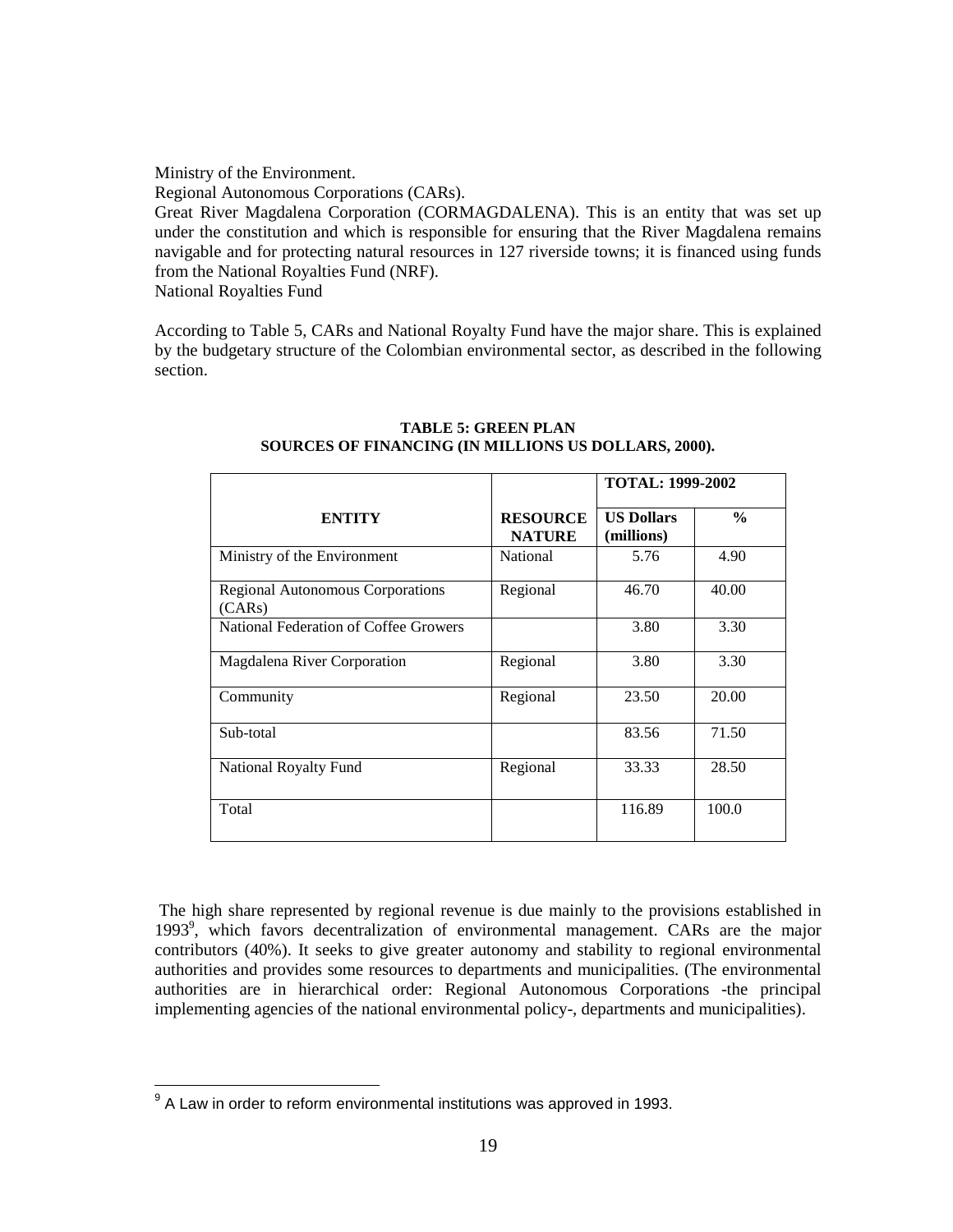The main sources of financing for the regional corporations are local, and this commits the regions to meeting present and future environmental funding demands and to taking a greater interest in seeing that funds are used well. These regional sources are many and varied: property taxes; electricity sector contributions; retributive, usage and compensatory rates; a percentage of the stamp tax on automobiles; fees for licenses, concessions and transportation licenses; and a percentage of the product of indemnities and fines for environmental damage (see Table 6).

However, 80% of the regional corporations' own funds currently come from two sources: a percentage on the property tax and transfers by the electricity sector, which is predominantly in private hands. Because of their origin, these two sources tend to be concentrated mainly in the richest parts of the country, and this result in an imbalance between these and the poorer areas in terms of funds available for environmental management. An attempt has been made to correct this problem by means of a compensation mechanism which directs 20% of income from the electricity sector into a general fund, from where it is redistributed amongst those corporations which do not benefit from this source. An attempt is also currently being made to favor the poorer regions through the National Royalties Fund.

The National Royalties Fund that was established in the 1991 Political Constitution collects the royalties coming from exploiting non-renewable natural resources. These resources are allocated to regional entities (departments and municipalities). Approximately 30% of its funds are allocated to environmental management activities, which are to be executed by the said regional entities (departments and towns) through projects which they submit to the Fund and needs a previous approbation by the Regional Autonomous Corporations and the Ministry of the Environment.

Income from electricity sector transfers, the property tax, and the National Royalties Fund (NRF) are much less subject to the ups and downs of the economy and the whims of politicians, since the latter two have their origin in the Constitution while the first was established by Law of the Republic. These provisions were established with a view to setting the funding of the environmental sector up on a sound footing. They try to prevent this funding from being dependent upon the priorities of the government of the day or any particular economic situation. The value of these provisions has been amply shown in the current economic crisis in the country. The actual fiscal deficit has led to the government to make drastic cuts in the budgets of various sectors, yet this has not affected the funds in question. Of course, the possibility always exists that this "shielding" of environmental sector revenue will be dismantled by means of an amendment to the Constitution (as with the NRF and the property tax percentage) or to the law (electricity sector transfers), which are channels that are somewhat complex. Between 1993 and 1998, Colombian public budget for the environment tripled in real terms, as a result of the new economic instruments for generating sources of income for environmental protection.<sup>10</sup>

In synthesis, the existing economic instruments oriented to generate financing resources to CARs and territorial entities guarantee a continuity to reforestation programs in Colombia. Many promising programs from the past (e.g. PRIDECU) faced enormous difficulties as consequence of lack of financial resources. It has been a disruptive factor that in many cases have made difficult or impossible to evaluate and to follow up those programs. The situation

 $10$  The share the different sources represented in the total public investment for 1998 was as follows: national budget 18%, regional corporations' revenue 62%, National Royalties Fund 15%, and international technical cooperation 5% .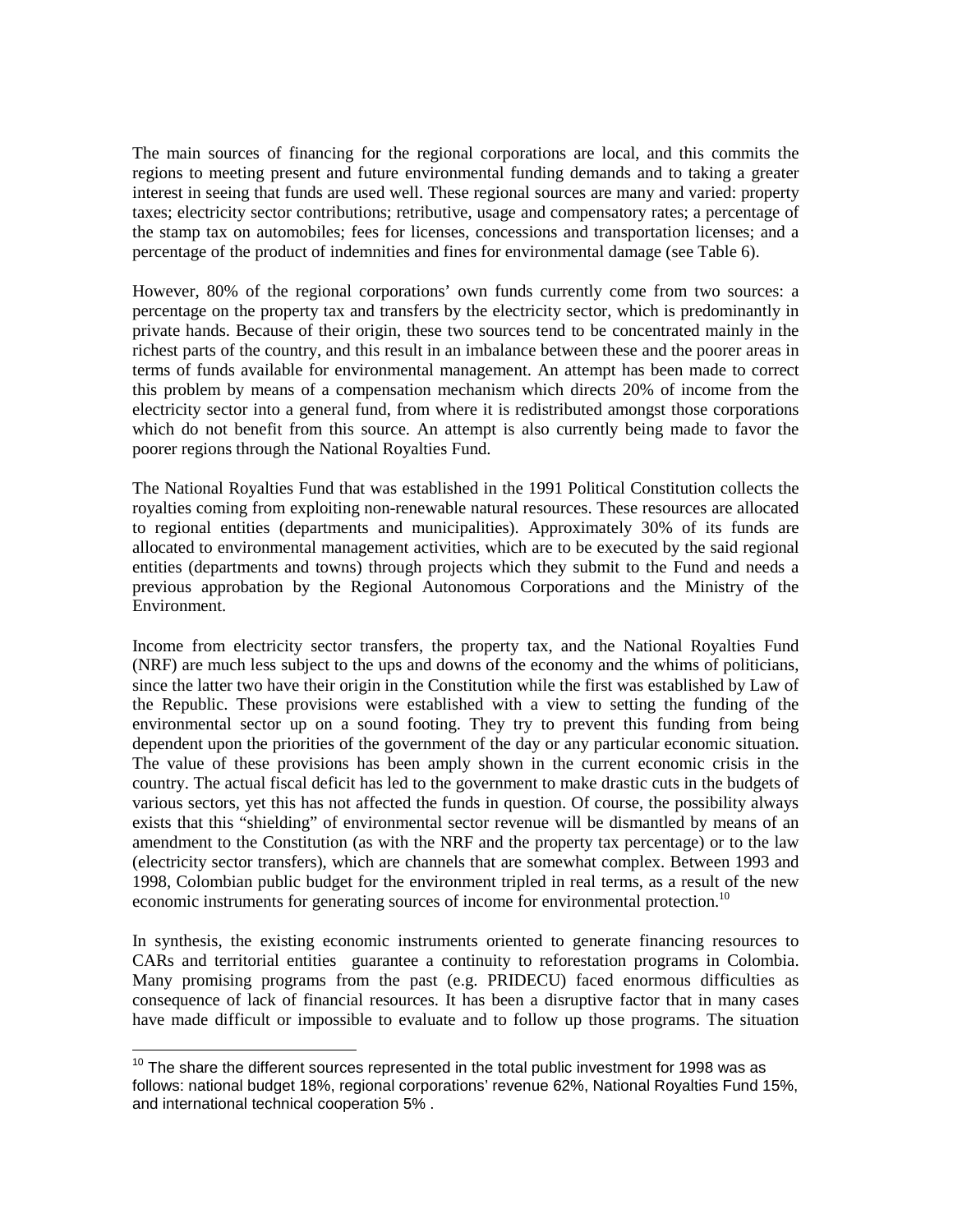today seems different. All CARs that have revenues produced by economic instruments have been able to commit to the CGP. But its commitment has been motivated by their perception that the IBRD-IDB Program has been a successful endeavor and by the communities' demands of continuing the reforestation programs.

#### **Table 6**

#### **ENVIRONMENTAL SECTOR REVENUE**

**Property Tax Percentage.** A percentage (between 15% and 25.6%) of the total property tax collected in towns is allocated to the Regional Autonomous Corporations (CARs).

**Electricity Sector Transfers.** Companies which generate hydroelectric power and have an installed capacity of more than 10, 000 kilowatts transfer 6% of gross electricity sales - 3% to the CARs and 3% to the towns where the watersheds related to the hydroelectric projects and the reservoir are situated. CARs funds should be allocated to protecting watersheds, while town funds should be used for improving the environment and for basic health. In the case of thermo-electric plants, the sum transferred is 4%, which is distributed as follows: 2.5% for the RAC and 1.5% for the towns where the generating plant is situated. It should be pointed out that Colombia depends heavily from hydroelectric power (80%)

**National Royalties Fund (NRF).** Approximately one third of royalties from the exploitation of oil, gas, coal and other mineral resources is allocated to the NRF. This in turn allocates one third of its funds to financing environmental protection projects that are carried out by regional entities (towns and departments) under RAC supervision. NRF, as well, allocates 10% of the royalties to the Magdalena River Corporation.

**Percentage of Stamp Tax on Motor Vehicles.** Towns should transfer up to 10% of sums collected for this tax to the CARs

**Rates Deriving from the 'Polluter Pays' Principle.** (i) Retributive and compensatory rates for direct or indirect use of the air, soil and water allocated to the CARs and the towns. (ii) Water usage and forest exploitation rates, allocated to the CARs.

**Percentage of Investment in Water-Related Projects.** 1% of the investment in every project that involves using water from natural sources should be allocated by the party executing the project to protecting the respective hydrographic basin, in the form of projects, which are supervised by the CARs.

**Percentage of Regional Entity Budgets.** Towns and departments should allocate 1% of their budgets for ten years from 1993 to purchasing land for protecting the hydrographic basins which stock town water supply systems.

**Indemnities, Fines and Penalties.** 50% of the product of indemnities imposed in furtherance of actions by the people are allocated to the National Environmental Fund, and the remaining 50% to the CARs. 50% of the value of fines imposed by regional entities by way of penalties for breaking environmental rules or regulations are allocated to the CARs, and the remaining 50% to the regional entity that imposed the fine.

**National Environmental Fund.** This is a financial mechanism that is administered by the Ministry of the Environment and which supports the execution of environmental policy by financing both NES public entity and NGO projects. The sources of its funding include the following: external loans, administration of the Parks System, external debt exchange for environmental activities or projects, 50% of indemnities imposed and collected under Article 88 of the National Constitution with respect to damage caused to the environment, donations or funds received under any title from national or foreign individuals or legal persons, and items assigned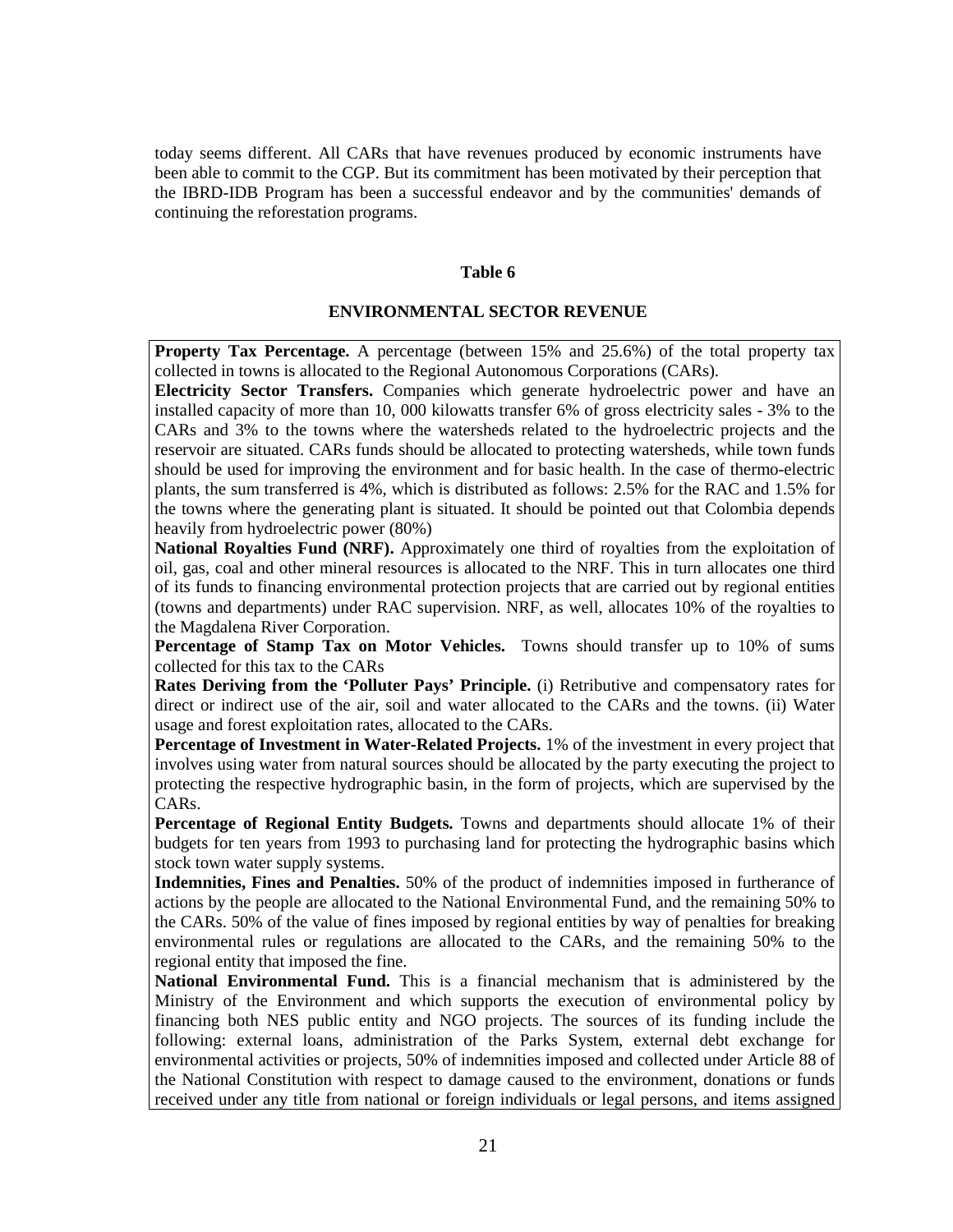under the national budget; also returns obtained on credits granted or on liquidity surpluses. The NEF includes the Amazon, Pro-Sierra Nevada de Santa Marta, and National Parks sub-accounts.

Source: Rodríguez and Uribe, 1996.

### **8. TWO CASE STUDIES**

Jamundi IBRD-IDB Program for Watershed Protection (1994-1999) and Medellin Green Plan (2000-2004) provide two different examples of the Green Plan implementation. The Jamundi program is starting now a new phase within the Green Plan framework, being financed mainly by the Regional Autonomous Corporation of the Cauca River Valley (CVC), and keeping its main purposes and characteristics. The Medellin Green program was initiated in year 2000. Its main purpose is to establish productive forests in the hills around the Aburra Valley, where is located Medellin, the second city of Colombia.

## **8.1. Jamundi: IBRD-IDB Program and Green Plan**

The IBRD-IDB Program was realized in the Claro, Timba and Jamundi microwaresheds from 1994 to 1999. Claro and Timba streams are tributaries of the Jamundi River. Actually the Green Plan is being implemented in the same area, as a continuation of the IBRD-IDB. Watershed protection related to the provision of water to the aqueducts and erosion reduction were established as main objective of the program since its launching.

The region is located on the skirts of the western mountain range at a height between 1200 and 1.800 meters up the sea level. It is relatively close to Cali, a Colombian city located in the Cauca Valley that is a very rich agricultural region dominated by sugar plantations. Black rural communities inhabit the Jamundi area where the Program is concentrated. Their livelihood is based on small coal mining exploitation and agricultural and cattle raising activities realized in small farms.

Cauca Valley Autonomous Corporation (CVC) is the implementing agency of IBRD-IDB Program and Green Plan. It achieved a target of 6000 hectares in the first program and has set 30.000 hectares for the Green Plan. Both are based upon the 80-20 system by means of which the implementing agency contributes with 80% of the plantation costs and the community contributes in kind (labor) with the remaining 20%. CVC is financing the Green Plan out of its won resources, a very different modality to that one of the IBRD-IDB Program based basically on resources coming from international credits executed under the Ministry of the Environment coordination.

CVC is one of the strongest regional environmental authorities of Colombia. Following the Tenessee Valley Authority model, CVC was created in 1944. From its foundation up to 1993,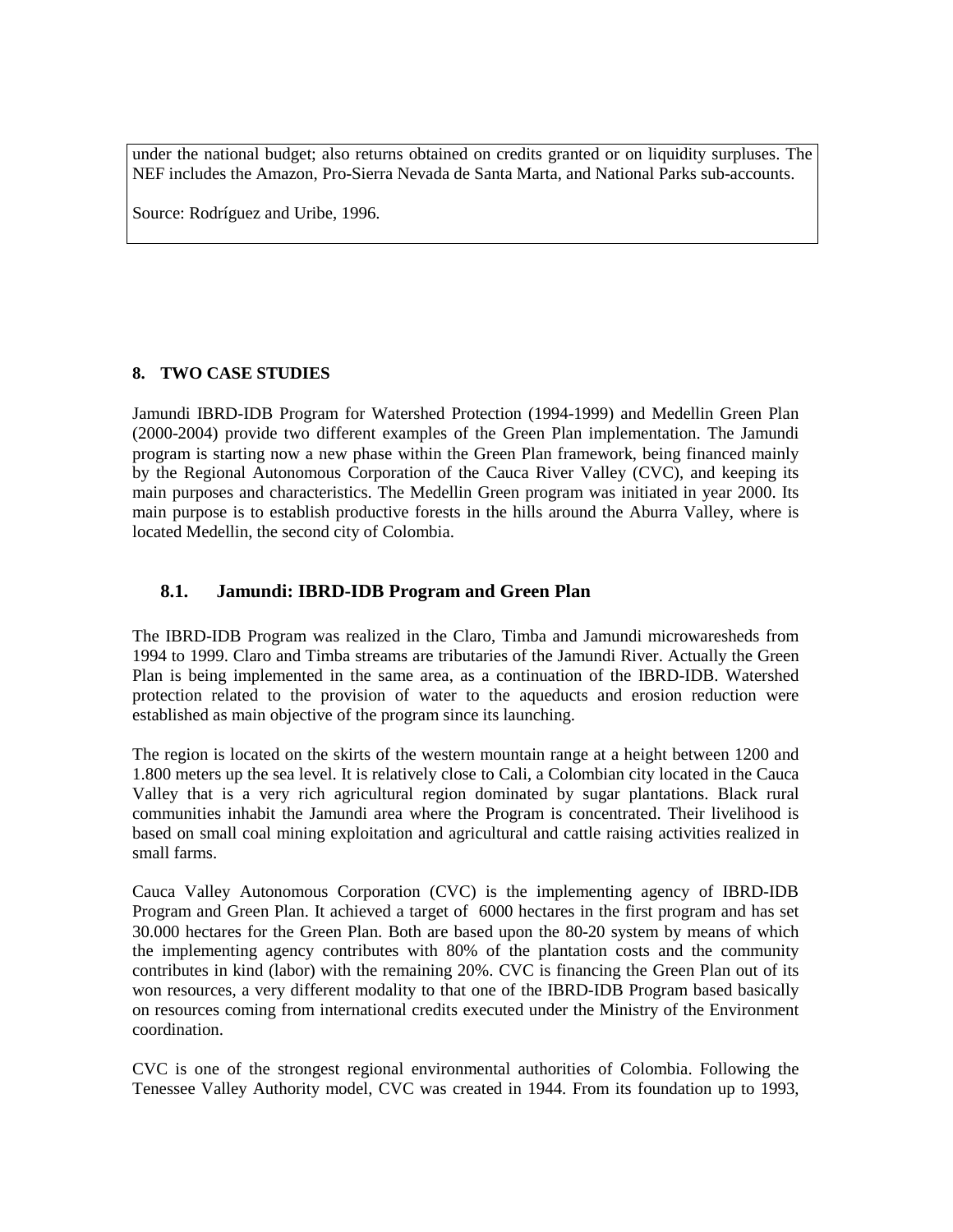CVC had a wide range of responsibilities including hydroelectricity generation and distribution, water regulation of the Cauca River, infrastructure development and administration and regulation of the renewable natural resources and the environment. On 1993, as a consequence of the new environmental law (Law 99, 1993) and the privatization policies, CVC sold its electricity facilities and specialized as regional environmental authority. CVC is one of the pioneer environmental authorities in Latin America. For example, in the seventies started to implement contamination charges to industry and in the eighties started a program for watershed protection based upon a compensation paid by the sugar can industries and big landowners ("hacendados") to the farmers located in the up-lands. Other example is the case of the sugar industry: the contamination load to the Cauca river has diminished 90% in a twenty years period. CVC is exceptionally financed. Out of the selling of its electricity properties, it has a patrimony of US\$350 millions and its proceeds should be devoted to investment projects for environmental protection. In addition, CVC receives significant proceeds coming mainly from the electricity transfers and the property taxes. The disposal of those financial sources has allowed to CVC to launch the most ambitious Green Plan at regional level

As main motivations for establishing the Jamundi program area are pointed out:

Poor vegetal cover in the Jamundi, Claro and Timba watrersheds.

Increasing degradation of the remaining natural forest as consequence of a deforestation of 10 hectares per year realized by farmers in order to get levers for the mining activity, satisfy other domestic needs and provide timber for a furniture industry.

Existent land use conflict in relation to soils' forests vocation> According to CVC, 3.225 hectares are in very high land use conflict, 2356 hectares in high conflict and 1163 hectares in moderatedconflict. "This situation has originated a hydrological deregulation and 2.8 tons per year sedimentation of infrastructres of the plane zone"

The process leading to identify the problems and priorities of the watershed included an analysis of existing studies on soil, water, vegetation cover, etc, taking into account the experts and community knowledge that is recovered through workshops, site visits and meetings. After this general diagnosis, a management plan was realized in agreement with the communities, includingan identification and prioritization of the more relevant situations. A prioritization stage concluded that protection and restoration of Jamundi, Claro and Timba watersheds was the most urgent project.

The different stages are built by means of a community participatory approach that envisages different activities: home visits, meetings with potential project users, users pre-selection, induction workshops, users selection, operative plan design workshop, planning participatory work-shops, association and group organization, technical-social-entrepreneurial training, knowledge dialogues and field workshops for technology transference, leadership formation, and experts training.

Both programs -IBRD-IDB and Green Plan- cover 4 sub-municipal administrative units ("corregimientos" or corregidor zones) that include 56 small villages ("veredas"). Approximately 1.372 hectares were reforested trough the IBRD-IDB program from 1995 to 1999. This reforestation is located in a basic nucleus and 571 families have participated directly in the project. The average farm has 5 hectares being 15 hectares the maximum size. The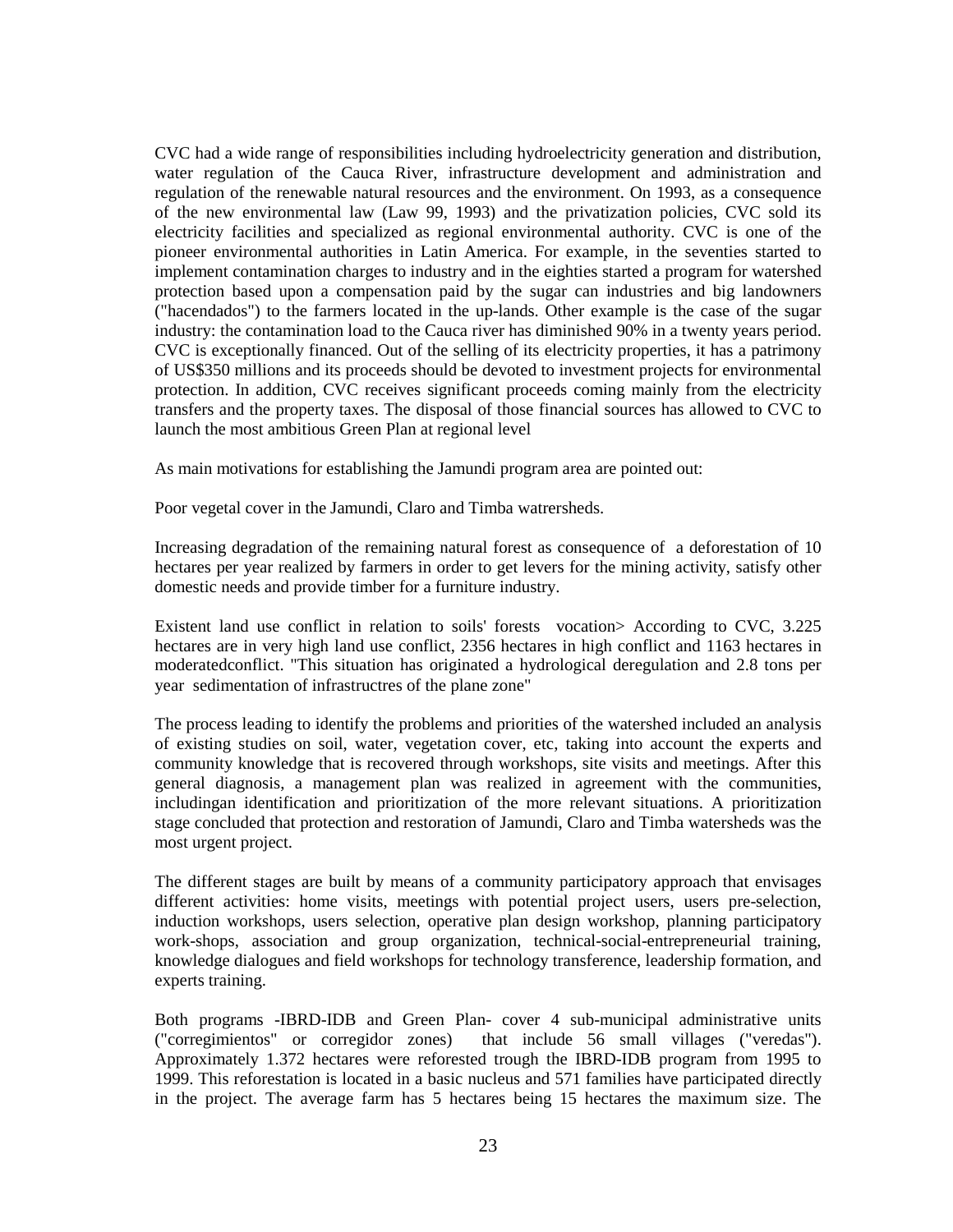Corporation designs jointly with a farmer a process to compensate for the reduction of production that could arise as consequence of taking away a portion of land for reforestation purposes. In the case of cattle raising it includes the plantation of fast growing leguminous that allow to maintain the same level of activity. In the case of agricultural farms, intensive agroforestry practices are introduced in the areas that are destined to these purposes. Alley cattle raising and cropping are a common compensation system. Crops or cattle are grown between hedgerows of planted trees and shrubs, preferably leguminous and fruits. The zones taken away, in order to introduce changes in the land cover use, are mainly planted with protectiveproductive forests. In the last case, only it is possible to plant 600 trees, a low density that is explained by the former cattle raising use. The farmers have preferred Eucaliptus-grandis because its potential usefulness as mining levers and other domestics purposes. The change from cattle raising has been favored by the farmers fears of being robbed by the guerillas and para-militars. Re-vegetation has been other practice used for changing land cover through mechanical isolation (fences).

CVC uses the 80-20% incentive scheme. Its contribution is represented in seeds, fertilizers and elements to control ants (a very common pest to reforestation in the area) as well as salary payments that represent approximately 65% of total investment. Communities contribute in kind (labor) up to an equivalent of 20% of the total investment. The same scheme (80-20) follows for maintenance purposes during the next two years after the year of tree planting. For implementing the IBRD-IDB program, CVC signed a common work contract at individual level. For the Green Plan this modality was changed to collective contracts signed by a representative of six farms. The contract contains the main activities that will be executed according to the Management Plan of the specific zone.

A very well qualified forestry engineer with a master degree on forests and hydrology was the coordinator of the IRDB program and he is now the director of the Green Plan. He devotes half of his time to this project. Six full time forest and agroforestry experts and two social workers provide technical assistance to the farmers and visit the zone every day. The experts implement a geo-referenced monitoring process focused on tree growth, mortality and three-health. Measurements are taken of sediment contribution. There is not an equivalent system on water quality and quantity. The project assumes that in ten years there will be positive impacts on dry season water provision, and on controlling floods during the rainy season.

Since the beginning, the Program has been able to deal with guerrilla and paramilitary groups that infest the Jamundi area. These groups do not have popular roots in the region, a common denominator to many Colombian zones where the armed conflict is present. This is the case of "Villa Colombia", the main program nucleus where up to now 600 hectares has been reforested and where 400 hectares will be reforested during 2001. The National Liberation Army (ELN) firstly dominated Villa Colombia but was substituted by the Colombian Armed Revolutionary Forces. The paramilitary group known as Colombia National Auto-defense Movement expelled the last guerrilla group. The CVC coordinator and experts, jointly with the community leaders, have been in need to explain and to try to convince to these groups on the program justification. In balance, it has been a successful work. However, CVC has not been allowed to implement the program in an area close to Villa Colombia where coke plantations are placed. And the more recent paramilitary presence has forced to some landowners to leave Villa Colombia. These absent farmers that now live in Cali are executing its duties with the project through paid workers.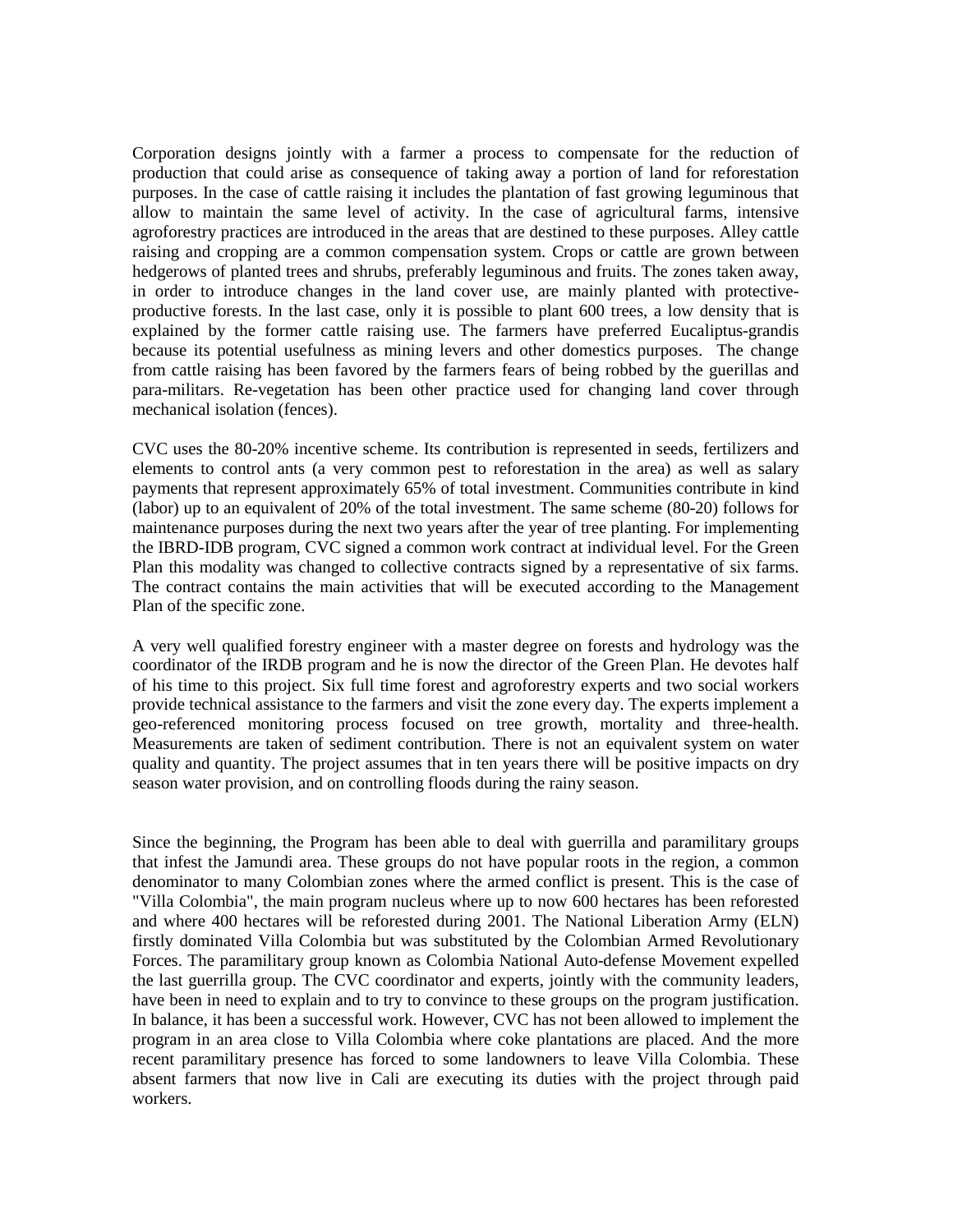The project users have stressed the main strengths of the Jamundí IBRD-IDB project in an evaluation workshop: (i) the project is well financed; (ii) an effective and efficient institutional support by CVC and Jamundi municipality; (iii) available lands for reforestation; (iv) improvement of family livelihood; (iv) users high motivation for implementing and continuing the project; (v) positive environmental, social and economic benefits. As main weaknesses are singled out: (i) lack of consolidation of users associations that the farmers consider as a key element for its implementation; (ii) difficulties in facing the ant plague that did a great damage to the tree plantations in its early stage; (iii) slow growth and development of the Cordia Eliodora tree specie (coffee walnut tree) as consequence of low soil fertility.

The CVC stresses as the project main impacts and attributes: (i) an increment of the forest cover in the microwatersheds; (ii) elimination of land use conflict in 1341 hectares; (iii) pressure reduction on the natural forests; (iv) soil erosion reduction; (v) creation of a new tree culture; (vi) increasing community receptivity of the program as expressed in the high number of new users applications for the Green Plan; (vi) strengthening and creation of social organizations around the project.

Both CVC and communities' existing evaluations have a qualitative bias. The quantitative evaluations stress the program efficiency in relation to its physical execution, general tree health and growth. Sedimentation measures indicate a soil erosion reduction.

The project assumes that in ten years there will be positive impacts on dry season water provision, and on controlling floods during the rainy season. However the Program Coordinator, a well-qualified professional, is aware of the problematic scientific basis for such an assumption. Recognizing the uncertainties associated to the assumed hydrological benefits, it seems urgent to establish a monitoring program that evaluates them.

It is perhaps related to these facts and the dynamic acquired by the program that the Coordinator affirms: "The IBRD-IDB Program started as an environmental project but today it is better described as a social-forestry program. The forestry-farmer is an innovation to the region". The social impact of the program has not been accurately measured and it seems a very difficult task to achieve. But it seems evident that it should have been a palliative to the community's hardship imposed by the armed conflict.

The continuation of the IBRD-IDB program through the Green Plan and the strong financial CVC situation is allowing the necessary continuity of the Jamundi reforestation in the long run. This is a major strength as long as many programs of its kind have often foundered as consequence of not being able to monitor the reforestation and to provide technical assistance to the communities trough the different stages that includes planting, maintaining and exploiting the forest and commercializing or industrializing the forests products.

However, the last aspect -the marketing side of the forest products- seems a very neglected field. CVC coordinator expressed concern on this matter: "The commercial aspect was not considered by the IBRD-IDB program. It is urgent to face it now that the firsts plantations, that go back to 1994, are producing their first benefits". The forest plantations initiated in 1994 are being preharvested for getting mining levers and some wood for domestic and commercial purposes. CVC has been the major buyer of logs for using them as fences in order to isolate areas for revegetation. But this special buyer can not be the basis for future developments. As the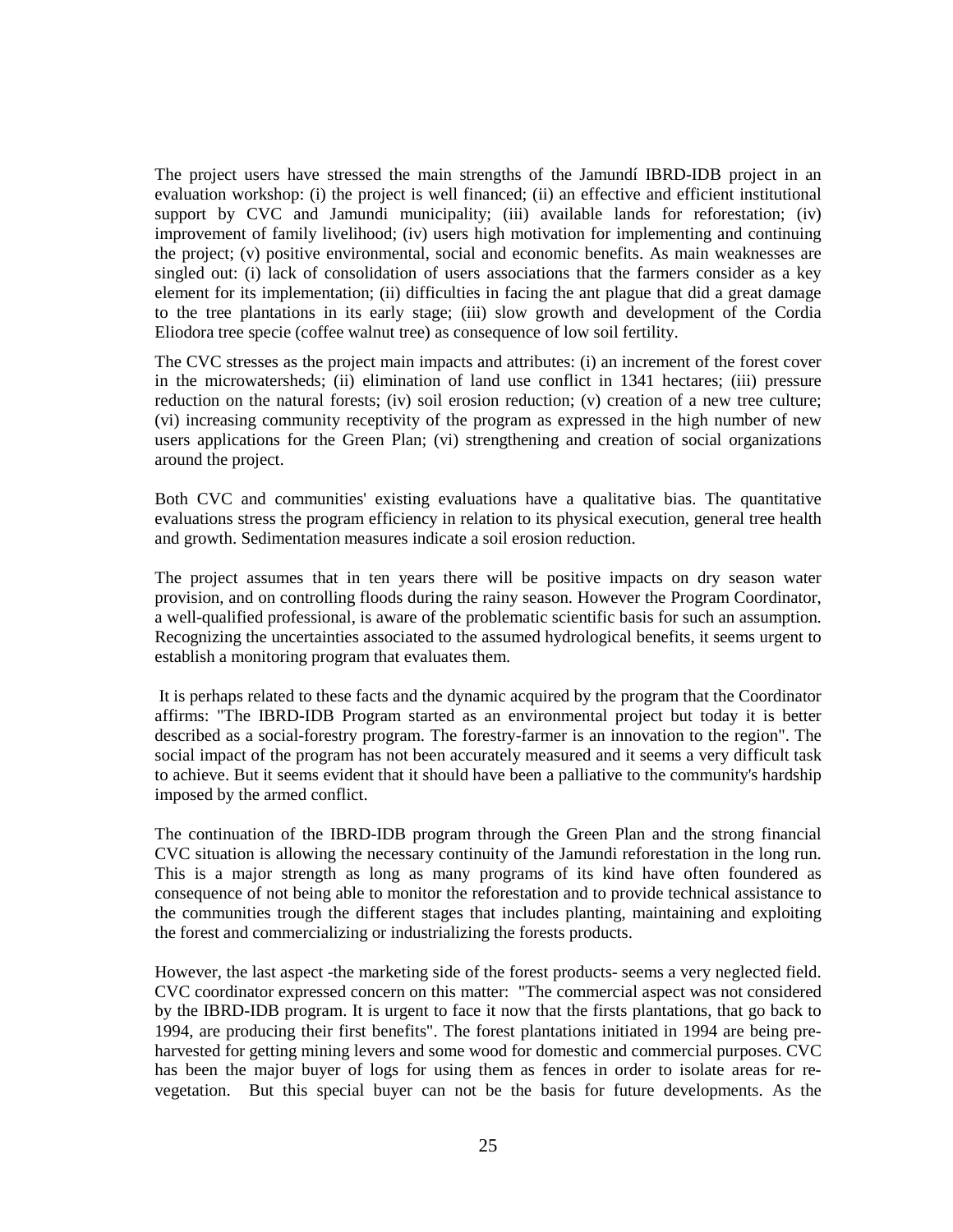coordinator added: "we have the duty of helping the communities to envisage and implement the best markets opportunities as well as the industrial and commercial strategies for the future"

### **8.2. Medellin Green Plan (2000-2002)**

The "Medellin Hillside Plan", developed within the Green Plan framework, is a new project and not a continuation of the IBRD-IDB program. It has as main purposes: (i) to protect the hillsides around Medellin by means of planting commercial forests; and (ii) to provide recreational and aesthetic services to the Medellin population.

Medellin is the second Colombian City. With two millions inhabitants, it is located in the Aburra Valley crossed by the Medellin River. The Valley is surrounded by an impressive mountain range. Ten small towns share with Medellin the Aburra Valley.

40.000 thousand hectares of land located mainly in the hills of the surrounding mountains are targeted as possible areas for reforestation in the long term. 8000 hectares are targeted for the next three years. The landowners are inhabitants from Medellin or from neighboring small towns. Most of these farms are devoted to activities of a very low productivity (e.g. extensive cattle ranching). Some times are fully abandoned under the care of a steward that avoids its invasion. It is deforested with a poor pasture cover. All suffer erosion processes of different intensity. Many of these farms were thriving cattle raising and agricultural lands during the nineteen century and first half of the twenty century. In many occasions they were productiverecreational farms where people from Medellin spent their weekends and long December vacations taking advantage of the milder temperatures and beautiful sights on the Aburra Valley.

The Aburra Valley and foothills have been intensively urbanized. Slums today occupy many environmental vulnerable sites. The rural area surrounding the urban settlements have become unsafe and is one of the reasons for the low productivity and abandonment of many farms. The rural area situation makes vulnerable to illegal urbanization of lands that border the urban centers, many of which are not adequate for urbanizing.

A contract is agreed between the implementing agency and the landowners. CORANTIOQUIA could act as implementing agency but this institution is able to transfer this responsibility to other agencies. Medellin Public Enterprise (MPE) was responsible of reforesting 3000 hectares during year 2000 that was the first year of the program implementation. The reforestation was carried out in 160 farms. Pinus Patula and Eucaliptus Gradis were the main species planted reaching a 1.100 trees per hectare density. In addition, it will be responsible of forests' maintenance for the next twenty years.

Neighbor communities to the plantation sites receive a contract for executing the reforestation. The community is represented by the local organization for community development. It is responsible for planting and maintaining the forests under the coordination of MPE special division of forestry. In many cases these communities live in Medellin City or in one of the ten urban centers involved in the Plan.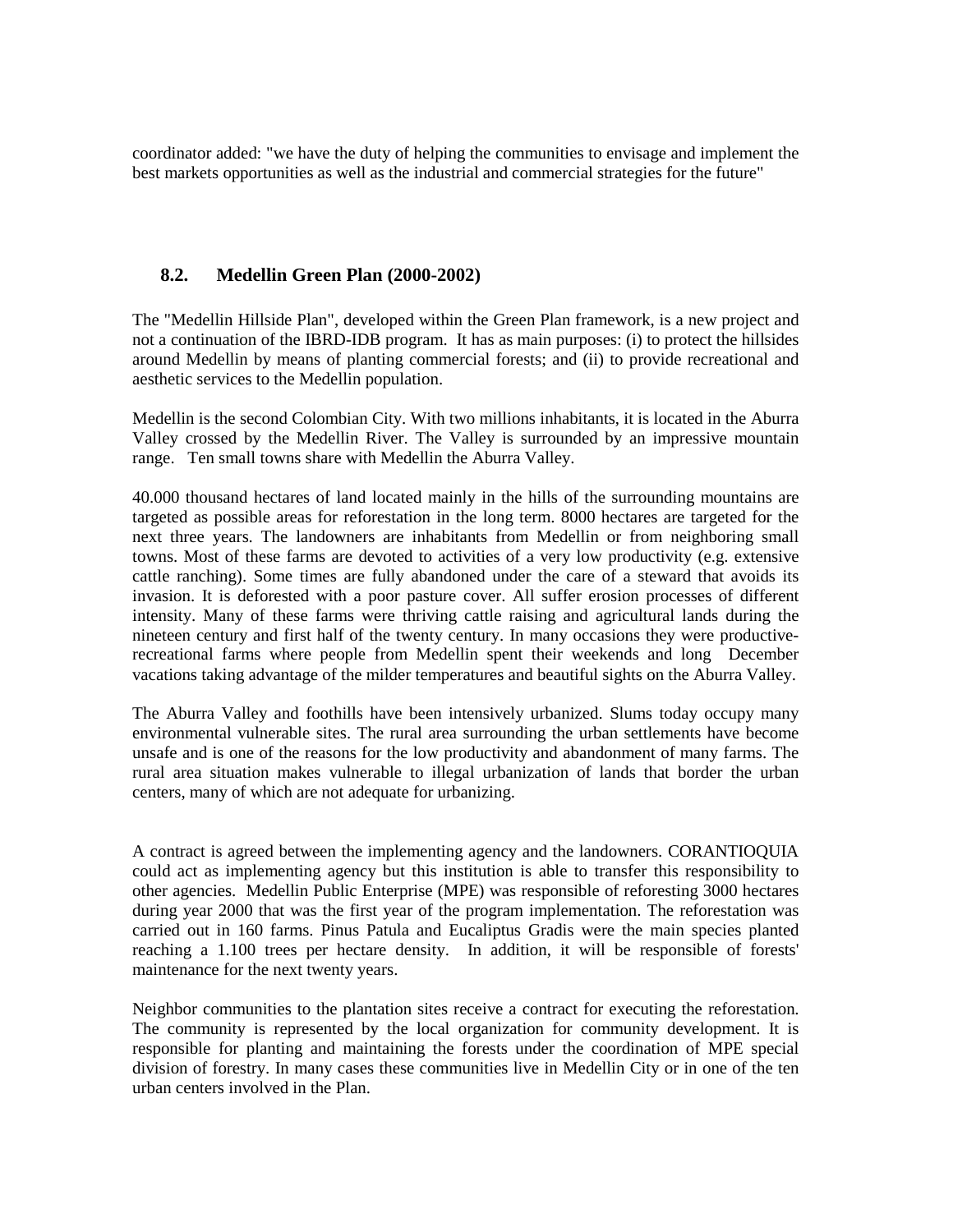The percentage on the property tax -that by law receives Antioquia Regional Autonomous Corporation (CORANTIOQUIA- is the program main financial source. The net present value of the establishment and maintenance costs during the first two years is equal to US\$600 per hectare. Approximately 65% of this last amount are represented by labor costs or, in other words, the communities receive it. MPE, on behalf of CORANTIOQUIA will recover the investment and will share the profits (50-50%) with the landowner. The last one receives a land tax exception of 66% as an additional economic incentive during the project duration. The benefit that will receive CORANTIOQUIA and the landowners is estimated in US\$7 millions (net present value) on the 3000 hectares, taking a ten years horizon plan.

In addition, to the private benefits received by the project owners and the communities, the project brings environmental benefits. It is assumed that it is instrumental to reduce erosion not only as a consequence of the planted trees but as well as consequence of the under-story vegetation. However, there is not a monitoring system in order to measure this impact. The project constitutes a very pragmatic way of contributing to the enforcement of the Land Use Plans approved recently by the Medellin Council and the other Aburra municipalities councils. These Plans will be in force during the next nine years and they classify most of the land targeted for reforestation as not feasible of urbanizing. Finally, the Hillside Plan has recreational and esthetical benefits. It has been advertised as the ecological belt a denomination that the environmentalists do not welcome but that the urban inhabitants have received wit enthusiasm.

### **9. FINAL CONSIDERATIONS AND CONCLUSIONS**

"IBRD-IDB Program" and "Green Plan" are the result of a lengthy and gradual process on reforestation dating back to the mid seventies that includes the realization of four major programs. An important precedent was the community reforestation project for protecting watersheds (PRIDECU) which the environmental authorities carried out over the period 1974 - 1992.

The environmental authorities have set hydrological regulation and erosion reduction as major objectives of all these programs and reforestation as the main strategy for attaining them. In the case of IBRD-IDB Program and CGP these objectives have been related with the purpose of providing water to municipal aqueducts. However, an evaluation on their hydrological externalities, including erosion reduction, has not been carried out after twenty six years of experience. The need of realizing this kind of evaluation is a high priority as long as the common assumptions about a positive relation between reforestation and hydrological externalities are being challenged based upon theoretical and empirical evidence. It is clear that there are not grounds for assigning positive hydrological externalities to any protectiveproductive reforestation.

In synthesis, the IBRD-IDB Program and the Green Plan are based on a set of assumptions that seems to follow "the myths and misunderstandings that underlie a large portion of the popular thinking about the links between forest cover, sedimentation, rainfall, and water flows", for using an affirmation done by David Kaimowitz in relation to similar Central American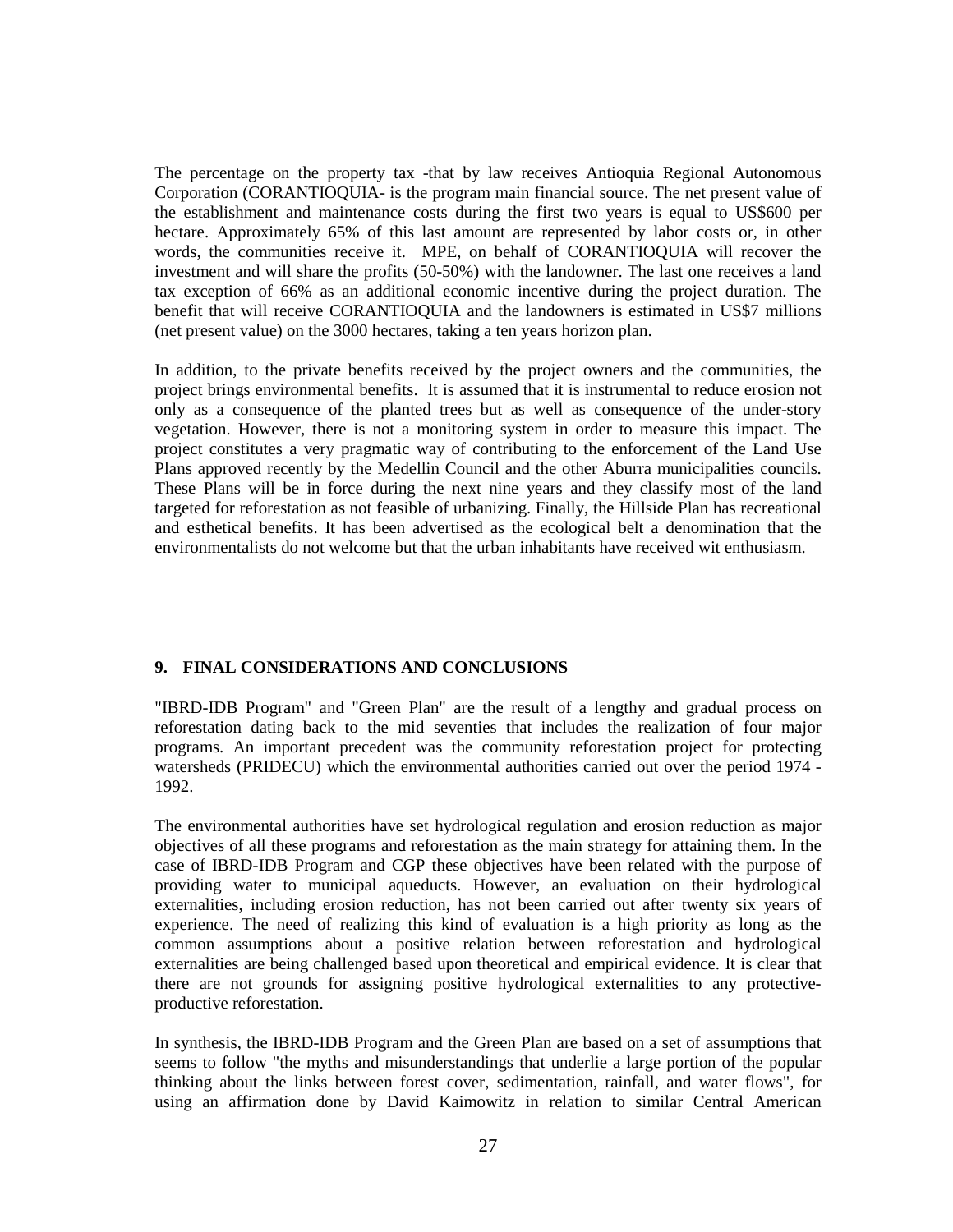programs. But it should be recognized that these myths and misunderstandings have been instrumental to concentrate financial resources on an activity that it is strategic to create a forestry culture in many Colombian rural areas where environmental protection has been an elusive purpose.

Despite the lack of scientific evidence that supports the IDB-IBRD micro-watershed protection program (1994-1999), it seems to have generated social, economic and ecological benefits that the communities, local authorities, Regional Autonomous Corporations, and National Government perceive as positive. Otherwise it would be difficult to explain the perseverance of CARs on microwatershed reforestation by financing the Green Plan out of its own resources (It should be remembered that CARs have total autonomy from the national government on the destination of such resources). And it would be difficult to explain the community demands for continuing with the program. But to know what is the relative weight of each one of those perceived benefits do not seem feasible in view of the lack of information.

The social benefits accrued to the IBRD-IDB Program and now to the Green Plan seem in many cases (perhaps in most cases) very positive. It was mainly oriented to small and medium farmers located in rural areas affected by war or with a great potential of being involved in it. It is reasonable to assume that they have served as a palliative to poverty. This last role has probably been increased from 1998 to the present when the country has gone throughout a deep economic crisis, including a high unemployment rate. These kind of social benefits -not fully envisaged when the IBRD-IDB and Green Plans were formulated- have been very well illustrated through the Jamundi and Medellin program. The first one is being successfully realized in a war zone inhabited by poor black farmer communities. Similarly, the Medellin Green Program has benefited poor echelons from the city (some of them involved in complex processes of urban violence) through the provision of employment. These and other experiences provide elements for designing new programs that focuses reforestation and forest conservation as a substantive contribution to the peace process in different Colombian regions.

The economic incentive scheme used (80-20) has received a wide acceptance by the communities and seems very rooted in the regions where the program has been implemented. However the difficulties to establish and quantify the complete range of economic, social and ecological benefits makes illusory to attempt to estimate an optimum incentive. The difficulties inherent to estimate the hydrological externalities and the social benefits underlined in the last paragraphs point out the enormous difficulties of such attempt.

The regional origin and nature of the Green Plan financial resources not only guarantee that it will be carried out but could also enable it to continue in the long term. The Corporations have their own revenue that is generated by different economic instruments and is not subject to the whims of central government. On the same token, the National Royalties Fund enables the towns and departments to obtain funds for environmental management purposes, while Ministry of the Environment involvement ensures that these funds are used more effectively. The economic instruments for generating financial resources for environmental management are proving its justification though the reforestation programs. Being the last contention not very on line with the neo-liberal economic view that single out the inefficiencies that could arise of this kind of rent.

The new Green Plan involves some weaknesses and risks besides those formerly suggested. Although the restoration concept is a highly innovative component of the Green Plan, the limited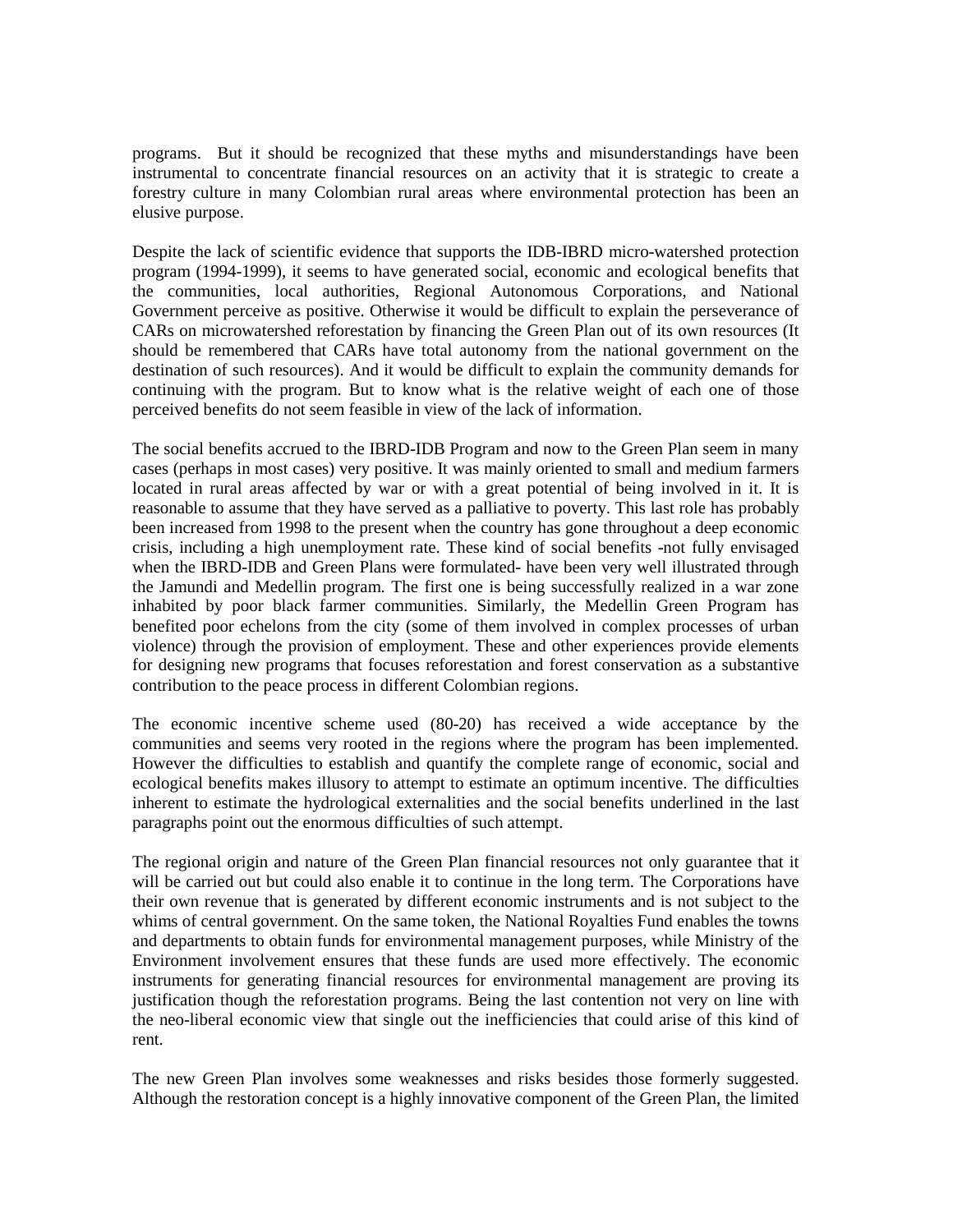scientific and technical knowledge of the subject and the scant experience that are available mean that there will be restrictions and uncertainties when it comes to implementing it. Although there is wide experience in reforestation with native species, this has not been done in a very systematic manner, including the recent IDB-IBRD Program, and this renders the technical foundations for establishing the plantations weak from this point of view.

The Green Plan envisages research and monitoring being one of its critical components, but as it has been said, there is very little experience and 'tradition' in this field. One alternative that should be considered for overcoming this problem and building up national skills is inviting international organizations to take part in this process.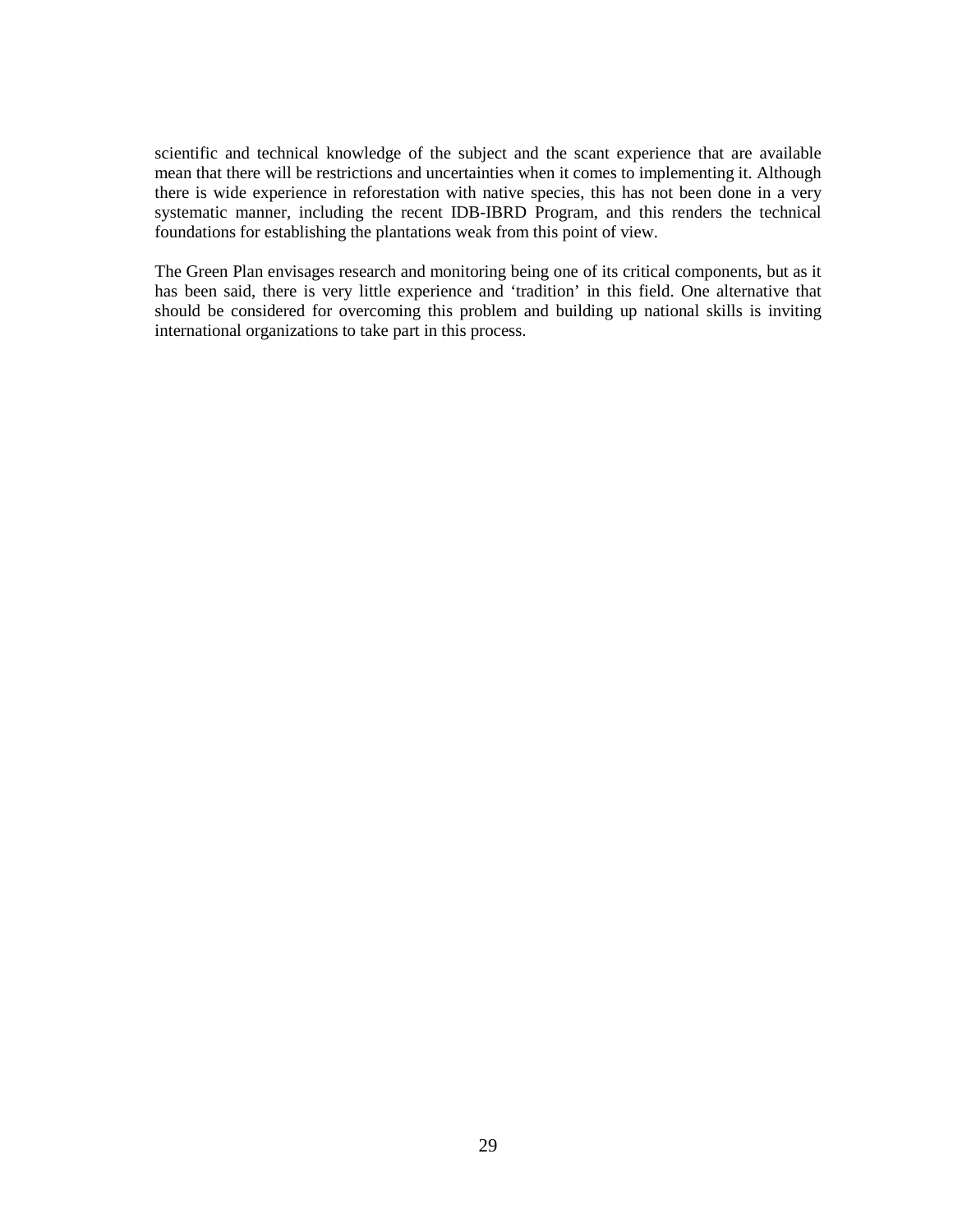#### **Annex**

The Rural Studies Institute of Javeriana University realized the study "Review of the Economic Incentives Used in the Micro-watershed Projects" as a consultancy work made for the Ministry of the Environment and the National Planning Department. Its main purpose was to evaluate the justification and impact of the IBRD-IDB program's economic incentive in relation to the hydrological externalities derived of watershed protection. The study focused on hydrological regulation and erosion control as long as these are the central environmental benefits established by the Program. Its major assumptions are framed within the context of the conventional wisdom on reforestation and hydrological externalities. After a brief review on the theoretical and empirical evidence on forests and hydrology, it affirms that "the practical conclusion is that in order to achieve hydrological regulation is necessary to reafforest".

Four representative micro-watersheds of the IBRD-IDB Program located in different Colombian regions were studied based upon a theoretical evaluation. Two hydrological models (Curve Number from Soil Conservation Service and Alejandro Deeb's model) were used in order to determine the hydrological externalities, in particular in relation to water quantity. The Universal Equation of Soil Losses by Wischmeier and Smith was used in order to analyze sediment production. Cost-benefit relations of implementing reforestation incentives were evaluated based upon the externalities accrued of changing total water yields and sediment production by means of new vegetal covers. The evaluation concluded that the IBRD-IDB incentive exceeds the economic value of hydrological benefits, including erosion reduction. The economic benefits are generated by the improvement of water provision for human consumption and the social gains represented by agricultural activities. These benefits are accrued to increasing annual water yields, water dry seasons regulation and sediment reduction, all positive impacts coming from the new forest cover. In Table 8, column 1, last row (IBRD-IDB Program 80-20) we observe the actual value of the paid incentive (sub-row 1: Incentive) and the difference between the incentive and the benefits (sub-row 2: subsidy). In this particular case the subsidy is positive due that the incentive exceeds the value of the hydrological benefits.

Based upon secondary information and extrapolation techniques the study did an exploration on the economic valuation of major benefits accrued to other environmental goods and services: carbon sequestration, private benefits received by the landowners where the reforestation is realized, social and recreational. It concluded that the addition of all these benefits exceed the incentive value of the IBRD-IDB program, or, in other words, that there is not a subsidy (in column 4, last row (IBRD-IDB Program 80-20) appears the difference between incentive and total benefits; the parentheses indicate a negative quantity that means that benefits exceed the incentive).

The same study compared the actual strategies included in the BID-BIRF program -based mainly in protective-productive reforestation-, with other possible alternatives for increasing the vegetal cover and improving soil management in order to obtain similar results to those obtained with forest cover (Table 7). Besides promoting forest plantation it has proposed to introduce new agricultural practices that generate positive externalities or that diminish negative ones. The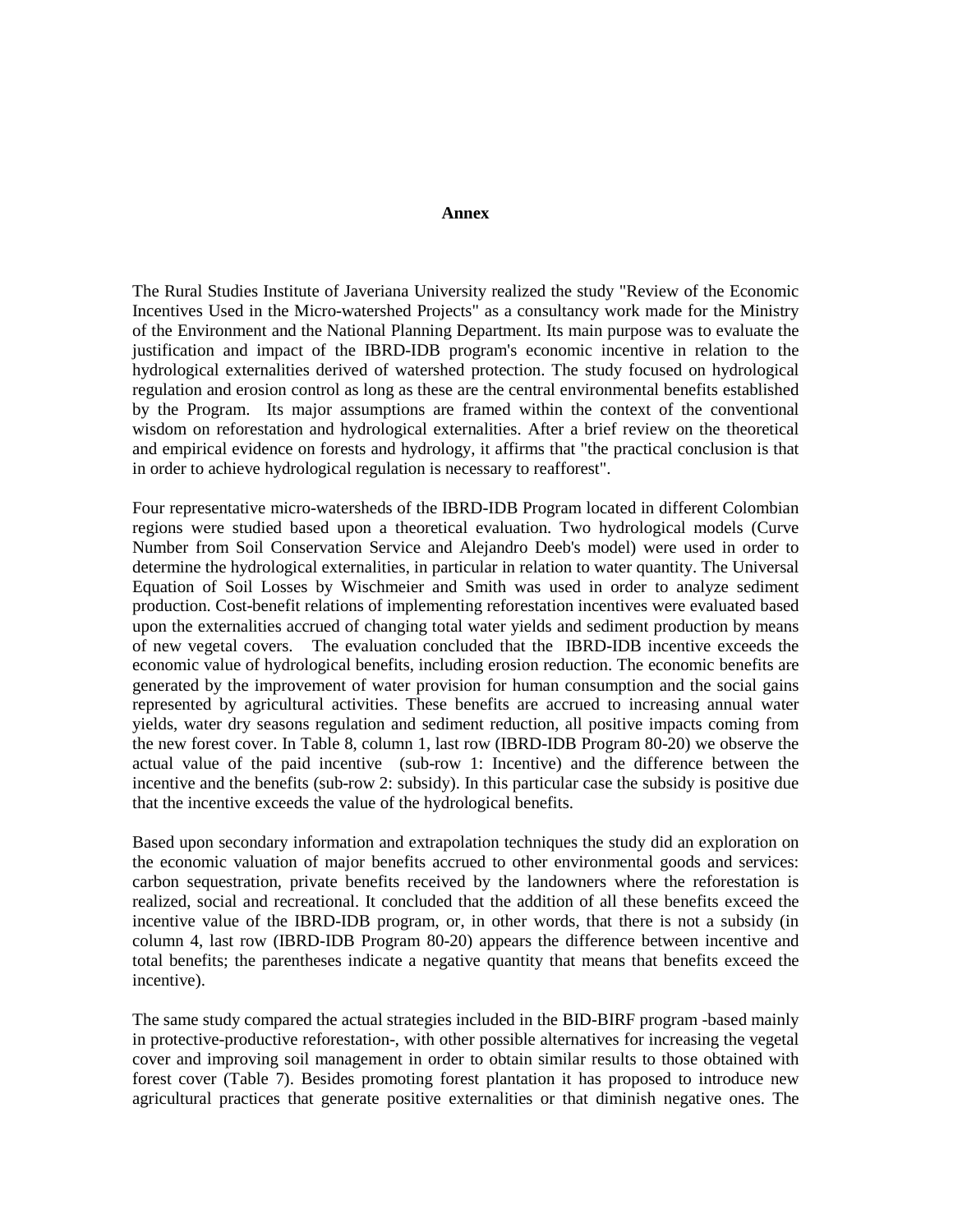proposal for implementing new activities for applying incentives is based upon the fact that "if it is true that in a wide set of micro-watersheds the actual forestry alternatives are viable and functional, in other micro-watersheds or taking into account other kind of producers within them, it is necessary to introduce new alternatives that satisfy the needs of potential incentive users, institutions and environmental problems that should be faced." (Page. 81)

|                             | <b>TABLE 7: ALTERNATIVES FOR APPLYING INCENTIVES</b> |    |                                 |  |  |  |
|-----------------------------|------------------------------------------------------|----|---------------------------------|--|--|--|
| <b>Actually implemented</b> |                                                      |    | New alternatives                |  |  |  |
|                             |                                                      |    |                                 |  |  |  |
|                             | 1. Protective forests and protective-productive      |    | Sustainable integrated systems  |  |  |  |
|                             | forests                                              |    | Sustainable crops.              |  |  |  |
|                             | Dendro-energetic (wood-fuel) forests.                | 3. | Cattle conversion.              |  |  |  |
| 3.                          | Silvopastoral systems (330 trees per hectare).       | 4. | Natural re-vegetating.          |  |  |  |
|                             | Agroforestry systems (330 trees per hectare).        | 5. | Sustainable forests an "paramo" |  |  |  |
|                             | Biomechanical works.                                 |    | management.                     |  |  |  |
| 6.                          | Natural revegetation.                                |    |                                 |  |  |  |
|                             |                                                      |    |                                 |  |  |  |

Sustainable integrated systems are foreseen as an alternative that should not be promoted in all types of farms. The incentives would be oriented to small and medium farmers located in areas with environmental problems that require a priority attention but that are not in capacity of substituting its agricultural activity without placing their livelihoods in risk. So for example, in the Gold River watershed the alternatives to apply incentives are oriented to "an environmental conversion" of berry cultivation and pasture management. In some cases it implies to replace berries areas by a forest cover but in other cases it implies to introduce new technologies for cultivating them. On the same token, planted forests substitute pastures that are located in critic zones. And other pasture areas and cattle are managed through environmental sound techniques.

The sustainable crop alternative is oriented to a specific crop and not to a set of activities, as in the sustainable integrated system. Cattle ranching conversion is oriented to introduce adjustments in pasture disposition as well as in other vegetal cover and in cattle management; it has simultaneously three objectives: establishment of a more protective vegetal cover oriented to regulate run-offs and to diminish erosion through pasture densification, live fences, addition of leguminous fodder trees, shifting plots, etc; liberation of critic areas for natural regeneration or reforestation as long as increase cattle ranching efficiency; increasing of carrying capacity.

Natural regeneration should be promoted in degraded areas as well in key sectors for hydrologic purposes.

This study concluded that reforestation is not the most efficient way of obtaining the different environmental and social benefits pursued by the BID-BIRF program. As it could be observed (Table 8) the economic incentive used by this program exceeds to minimum incentives required by other environmentally equivalent alternatives: three integrated systems, cattle ranch conversion and natural regeneration.<sup>11</sup> However, the IBRD-IDB incentive for reforestation is

 $11$  Minimum incentive is defined as the addition (in net worth) of the annual amounts that compensate the difference between the alternative promoted by the incentive and the replaced activity. It takes twenty years as the planing horizon.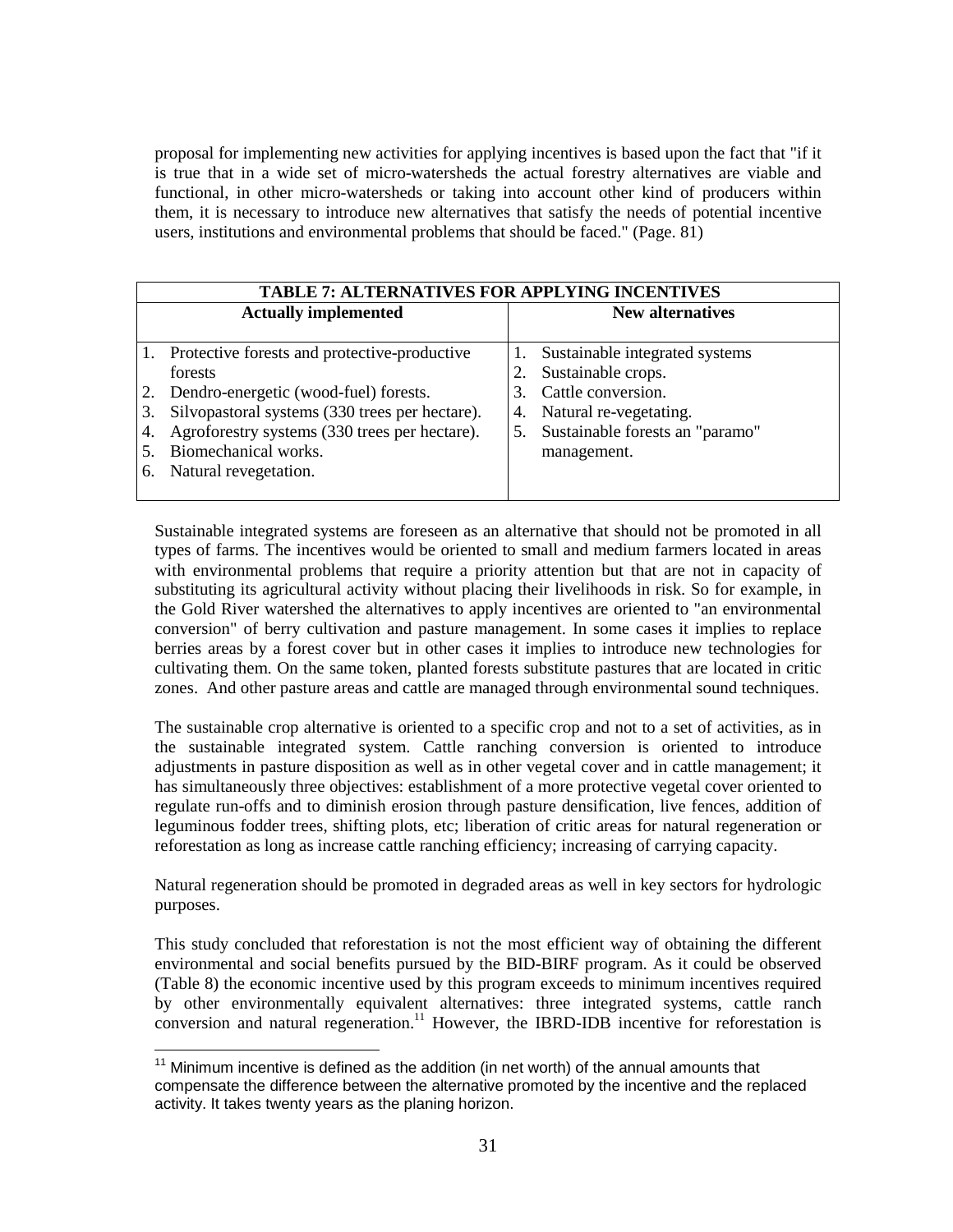lower to that required for the sustainable crop alternative. And the minimum incentive required by the protective-productive forest, or that promoted by the IBRD-IDB program, is lower that the incentive actually recognized by it.

The study does not make a due consideration of the biodiversity benefits inherent to the IBRD-IDB Program and the Green Plan, in particular to those related to planting natives trees. Natural regeneration is the only exception to the last affirmation. It appears as a very sound alternative for watershed protection. Besides, it could bring positive impacts in terms of biodiversity conservation. In fact, natural regeneration is one of the ways that have been pointed out for ecosystems restoration one of the main objectives established by the Green Plan.

The study does not take into account the costs associated to technical assistance. This is indeed a major limitation to the conclusions reached as long as those could be very substantial as a Colombian experience has demonstrated. It implies to develop or adapt technologies for an integrated system (that could mean a wide variety of activities, including agriculture, cattle rising, pasture management and forestry in an environmental sustainable way) as well as in depth extension programs; those activities could be oriented to a particular area as the study proposes but at the end requires planing at farm level.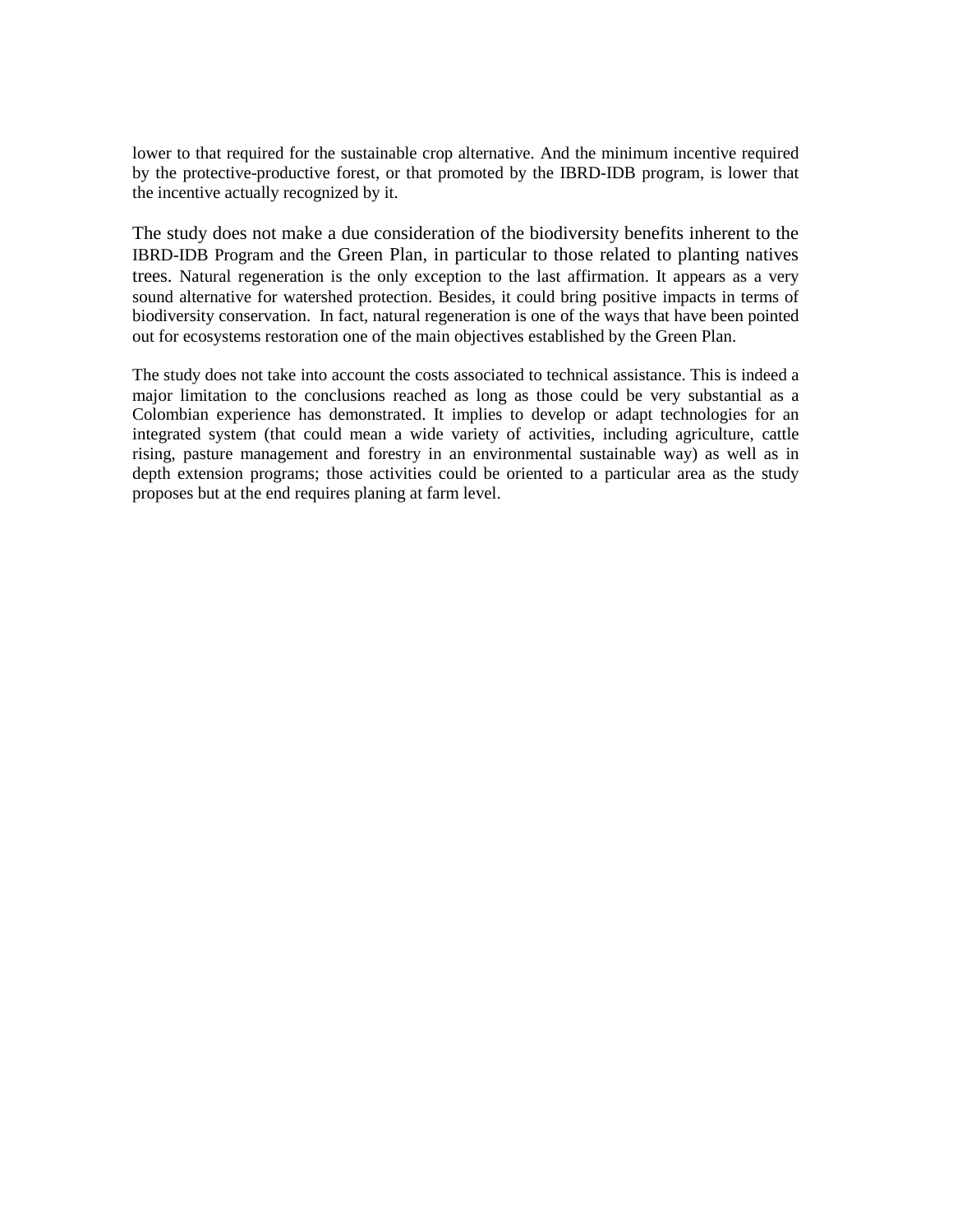#### **Table No. 8**

| Minimum incentive and subsidy in different scenarios (in Colombian pesos, 1.999)<br><b>ESCENARIO</b> |                         |                     |                                                                         |                                                                       |                                                       |                                                                                                  |
|------------------------------------------------------------------------------------------------------|-------------------------|---------------------|-------------------------------------------------------------------------|-----------------------------------------------------------------------|-------------------------------------------------------|--------------------------------------------------------------------------------------------------|
| <b>WATERSHED</b>                                                                                     |                         | <b>VARIABLE</b>     | With hydrological<br>11.<br>benefits (including<br>sediments reduction) | II. With hydrological, cultural,<br>recreational and private benefits | <b>III: With hydrological</b><br>and private benefits | IV. With hydrological,<br>social, cultural,<br>recreational and carbon<br>sequestration benefits |
|                                                                                                      |                         | Minimum incentive   | 277                                                                     | 277                                                                   | 277                                                   | 277                                                                                              |
|                                                                                                      | LENGUAZAQUE             | Subsidy             | 233                                                                     | (564)                                                                 | (4,074)                                               | (4, 871)                                                                                         |
|                                                                                                      |                         | Subsidy / Incentive | 79%                                                                     | $\overline{0}$                                                        | $\overline{0}$                                        | $\overline{0}$                                                                                   |
|                                                                                                      |                         | Minimum incentive   | 869                                                                     | 869                                                                   | 869                                                   | 869                                                                                              |
|                                                                                                      | <b>RIO DE ORO</b>       | Subsidy             | 575                                                                     | (358)                                                                 | (9,052)                                               | (9,985)                                                                                          |
|                                                                                                      |                         | Subsidy / Incentive | 65%                                                                     | $\overline{0}$                                                        | $\overline{0}$                                        | $\overline{0}$                                                                                   |
| <b>INTEGRATED SYSTEMS</b>                                                                            |                         | Minimum incentive   | 511                                                                     | 511                                                                   | 511                                                   | 511                                                                                              |
|                                                                                                      | <b>GUADALAJARA</b>      | Subsidy             | 298                                                                     | (635)                                                                 | (2,031)                                               | (2,964)                                                                                          |
|                                                                                                      |                         | Subsidy / Incentive | 36%                                                                     | 2%                                                                    | 16%                                                   | $\overline{0}$                                                                                   |
|                                                                                                      | <b>COMBEIMA</b>         | Minimum incentive   | 2,319                                                                   | 2,319                                                                 | 2,319                                                 | 2,319                                                                                            |
|                                                                                                      |                         | Subsidy             | 1,786                                                                   | 542                                                                   | 3,121                                                 | 1,878                                                                                            |
|                                                                                                      |                         | Subsidy / Incentive | 77%                                                                     | 23%                                                                   | 135%                                                  | 135%                                                                                             |
| <b>AGRICULTURE</b><br><b>CATTLE RANCHING</b>                                                         |                         | Minimum incentive   | 2.080                                                                   | 2.080                                                                 | 2,080                                                 | 2,080                                                                                            |
|                                                                                                      |                         | Subsidy             | 1,809                                                                   | 1,215                                                                 | (2,089)                                               | (2,899)                                                                                          |
|                                                                                                      |                         | Subsidy / Incentive | 87%                                                                     | 58%                                                                   | $\overline{0}$                                        | $\overline{0}$                                                                                   |
|                                                                                                      |                         | Minimum incentive   | 630                                                                     | 630                                                                   | 630                                                   | 630                                                                                              |
|                                                                                                      | <b>RECONVERSION</b>     | Subsidy             | 360                                                                     | (235)                                                                 | (3,539)                                               | (4,349)                                                                                          |
|                                                                                                      |                         | Subsidy / Incentive | 57%                                                                     | $\Omega$                                                              | $\Omega$                                              | $\Omega$                                                                                         |
|                                                                                                      | <b>NATURAL</b>          | Minimum incentive   | 646                                                                     | 646                                                                   | 646                                                   | 646                                                                                              |
| <b>REGENERATION</b>                                                                                  |                         | Subsidy             | 365                                                                     | (229)                                                                 | (3,533)                                               | (4, 343)                                                                                         |
|                                                                                                      |                         | Subsidy / Incentive | 57%                                                                     | $\overline{0}$                                                        | $\overline{0}$                                        | $\overline{0}$                                                                                   |
| PROTECTIVE PRODUCTOR<br><b>FOREST</b>                                                                |                         | Minimum incentive   | 2,460                                                                   | 2,460                                                                 | 2,460                                                 | 2,460                                                                                            |
|                                                                                                      |                         | Subsidy             | 2,505                                                                   | 2,148                                                                 | 166                                                   | (320)                                                                                            |
|                                                                                                      |                         | Subsidy / Incentive | 101%                                                                    | 86%                                                                   | 11%                                                   | 6%                                                                                               |
|                                                                                                      | <b>IBRD-IDB PROGRAM</b> | Incentive           | 1,360                                                                   | 1,360                                                                 | 1,360                                                 | 1,360                                                                                            |
|                                                                                                      | 80-20                   | Subsidy             | 1,089                                                                   | 495                                                                   | (2,809)                                               | (3,619)                                                                                          |
|                                                                                                      |                         | Subsidy / Incentive | 80%                                                                     | 36%                                                                   | $\overline{0}$                                        | $\overline{0}$                                                                                   |

#### **Minimum incentive and subsidy in different scenarios (in Colombian pesos, 1.999)**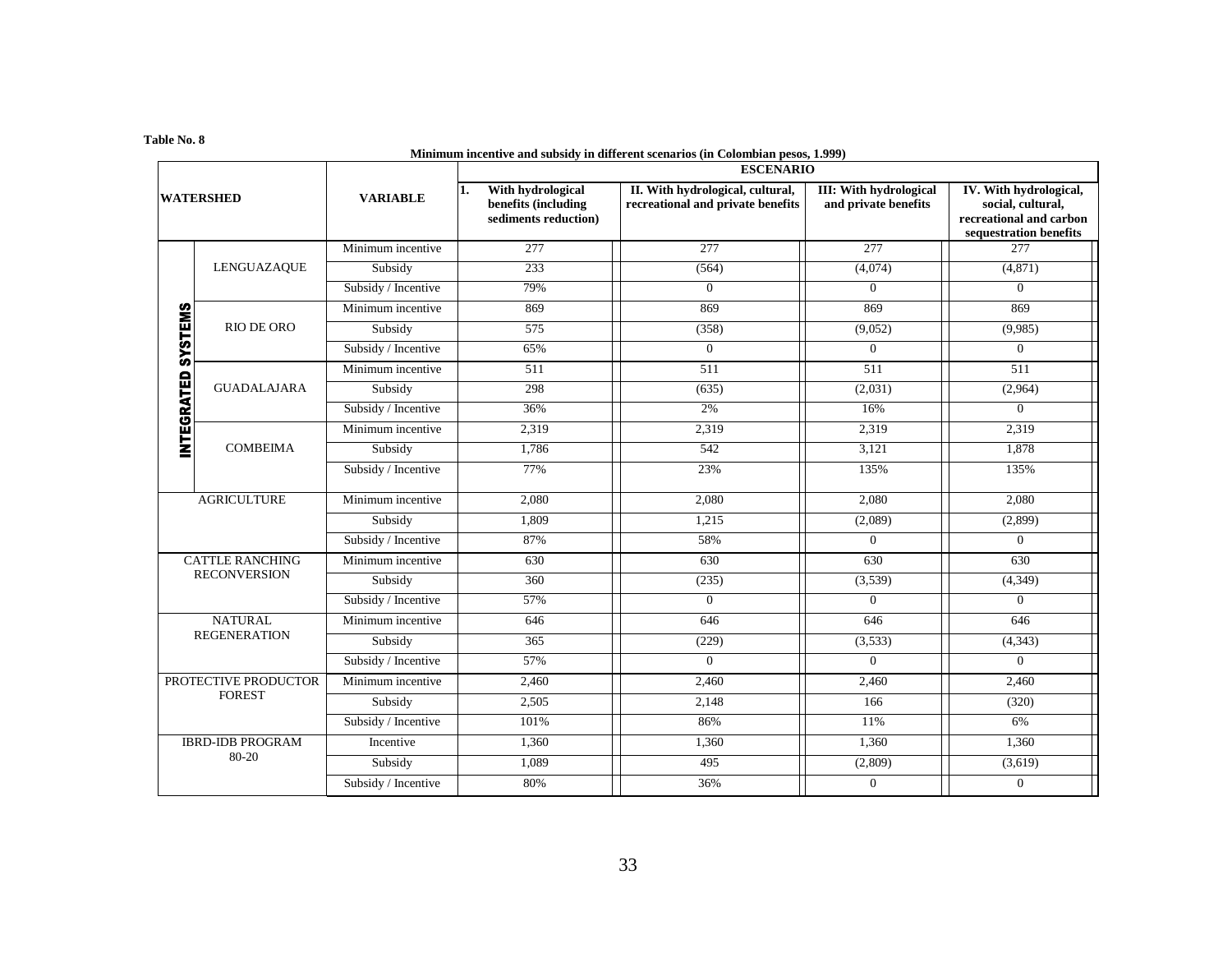#### **Bibliography**

**Aylward, Bruce.** 2000**.** "Economic Analysis of Land-use Change in a Watershed Context" paper presented at a UNESCO Symposium/Workshop on Forest-Water-People in the Humid Tropics, Kuala Lumpur, Malaysia, July 31 –August 4, 2000

**Brooks, Kenneth; Gregersen, Hans, Folliott, Peter; amd Tejwani, K.G**. 1992. "Watershed Management: A Key to Sustainability" in **Sharma, Narendra, P, (Ed)** 1992. *Managing the World's Forests.* Ioaw: Kendall/Hunt Publishig Company

**Carrizosa Umaña, Julio**. 1996. "Estudio de Caso: Tasas, Bosques Comunitarios, Propiedad e Ideología", en Rodríguez Becerra, Manuel; Uribe, Eduardo; y Carrisoza Julio. 1996. *Instrumentos Económicos para la Gestión. Ambiental en Colombia*

**Cavelier, Jaime.** 1991. "El Ciclo del Agua en Bosques Montanos" en Uribe Cristina (Ed) *Bosques de Niebla en Colombia*. Santafé de Bogotá: Banco de Occidente

**Comisión Económica para la América Latina, CEPAL.** 1998. *Instrumentos Económicos para la Gestión Ambiental en América Latina y el Caribe.* Ciudad de México: PNUMA, CEPAL.

**Contastino, L.F.** 1995. "Financial Incentives for Industrial Plantations in Argentina: the World Bank Story. Washington, D.C.: Working Paper ENV-4.

**Chandrasekharan, C**., 1996. "Cost, Incentives and Impediments for Implementing Sustainable Forest Mangment" in *UNDP Financial Mechanisms and Sources of finance for Sustainable Forestry. Workshop Proceedings*, Pretoria, South Africa

**FAO.** 1997**.** *The State of the World's Forests* 1997. FAO, Roma.

**Fundación Alejandro Angel Escobar**. 2000. *Restauración Ecológica y Reforestación.* Bogotá, FAAE, FESCOL, Foro Nacional Ambiental.

**Gregersen, Hans and Contreras, Arnoldo.** 2001. "Investing in the Future: The Private Sector and Sustainable Forest Management." Paper submitted to the "Workshop on Financing of Sustainable Forest Management" Oslo, Norway, 22-25, January 2001.

**Haltia, Olli and Keipi, Kari.** 1999. "Financing Forests Investment: The Issue of Incentives" in *Forest Resource Policiy in LatinAmerica*.. Edited by K. Keipi**.** Washington, D.C: Inter-American Development Bank.

**Instituto de Estudios Ambientales, IDEAM.** 1998. *El Medio Ambiente en Colombia.* Santafé de Bogotá: IDEAM,.

**Instituto Von Humboldt.** 1998*. Colombia, Biodiversidad Siglo XXI. Propuesta Técnica para la Formulación de un Plan de Acción Nacional de Biodiversidad.* Intituto Von Humboldt, MMA, DNP, UICN, PNUMA, Santafé de Bogotá.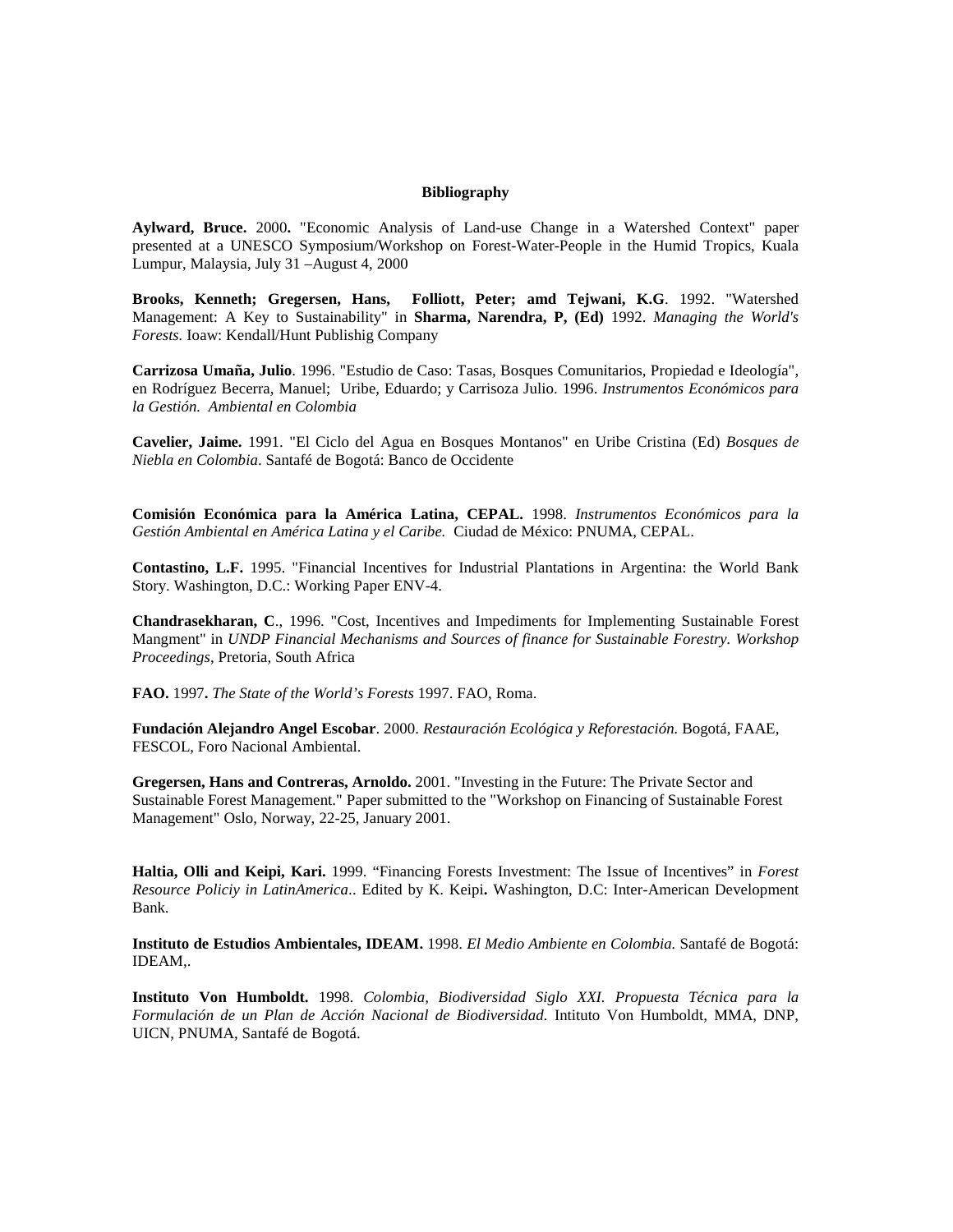**Kaimowitz, David.** 2000. "Useful Myths and Intractable Truths: The Politics of the Link Between Forests and Water in Central America" San José de Costa Rica: Center for International Forest Research (CIFOR)

**Keipi, Kari (Editor).** 1999. *Forest Resource Policiy in LatinAmerica*. Washington, D.C: Inter-American Development Bank.

**López Michelsen, Alfonso**. 2001. "To rebuild Colombia" in *El Tiempo*, Sunday, 11 March, Bogotá, page 29.

**Ministerio del Medio Ambiente**. 2001. "Síntesis de las Experiencias del Programa de Microcuencas", non-published.

**Moura -Costa, Pedro; Fretz, Lionel; and Kohn, Gerald.** 2001. "Assesing the Feasibility and Operationlisation of an Investmet Promotion Entity (IPE) for Sustainable Forest Management". Workshop on Financing fo Sustainable Forest Management, CIFOR, Oslo, January 2001

**Myers Norman.** 1989. "The Heat is On: How warming Threatens the Natural World", Green Peace, May/June .

**PNUMA**. 2000. GEO. América Latina y el Caribe, Perspectivas del Medio Ambiente.

**Raga ,Fernando.** 2001. "The Private Sector and Sustainable Forest Management -A Private Perspective form South Americas's Southern Cone. Workshop on Financing fo Sustainable Forest Management, CIFOR, Oslo, January 2001

**Richards, Michael.** 1999*. 'Internalising the externalities' of Tropical Forestry: A Review of Innovative Financing and Incentive Mechnisms*. London, Brussels: Overseas Development Institute and European Comission.

**Roberts, John.** 1997. "Forests: Their Influence on Water Quantity and Quality" in Woodwell, George, M (Editor) *Forests in a Full World: report of the Scientific Committee*. Geneva: World Commission on Forests and Sustainable development

**Rodríguez Manuel and Eugenia Ponce De León**. 2000. "La financiación de l Plan Verde en Colombia: Retos y Oportunidades" en Fundación Alejandro Angel Escobar. 2000. *Restauración Ecológica y Reforestación.*

**Rodríguez Becerra, Manuel.** 1998a. "Principales Causas Políticas de la Deforestación" In *Memorias del XI Congreso Mundial de Boques* Vol 7, 1998.

**Rodríguez Becerra, Manuel; Uribe, Eduardo; y Carrisoza Julio**. 1996. *Instrumentos Económicos para la Gestión. Ambiental en Colombia.* Editorial CEREC, Santafé de Bogotá.

**Rodríguez Becerra, Manuel y Uribe, Eduardo.** 1996. "Medidas Actuales y Potenciales de Carácter Fiscal y no Fiscal para la Gestión Ambiental en Colombia", en Rodríguez Becerra, Manuel; Uribe, Eduardo; y Carrisoza Julio. 1996. *Instrumentos Económicos para la Gestión. Ambiental en Colombia*

**Sánchez, Jairo, y otros. 1998**. "Uso del Territorio en Colombia". En *El Medio Ambiente en Colombia.* Editado por P. Leyva. Santafé de Bogotá: IDEAM.

**Sharma, Narendra, P, (Ed)** 1992. *Managing the World's Forests.* Ioaw: Kendall/Hunt Publishig Company